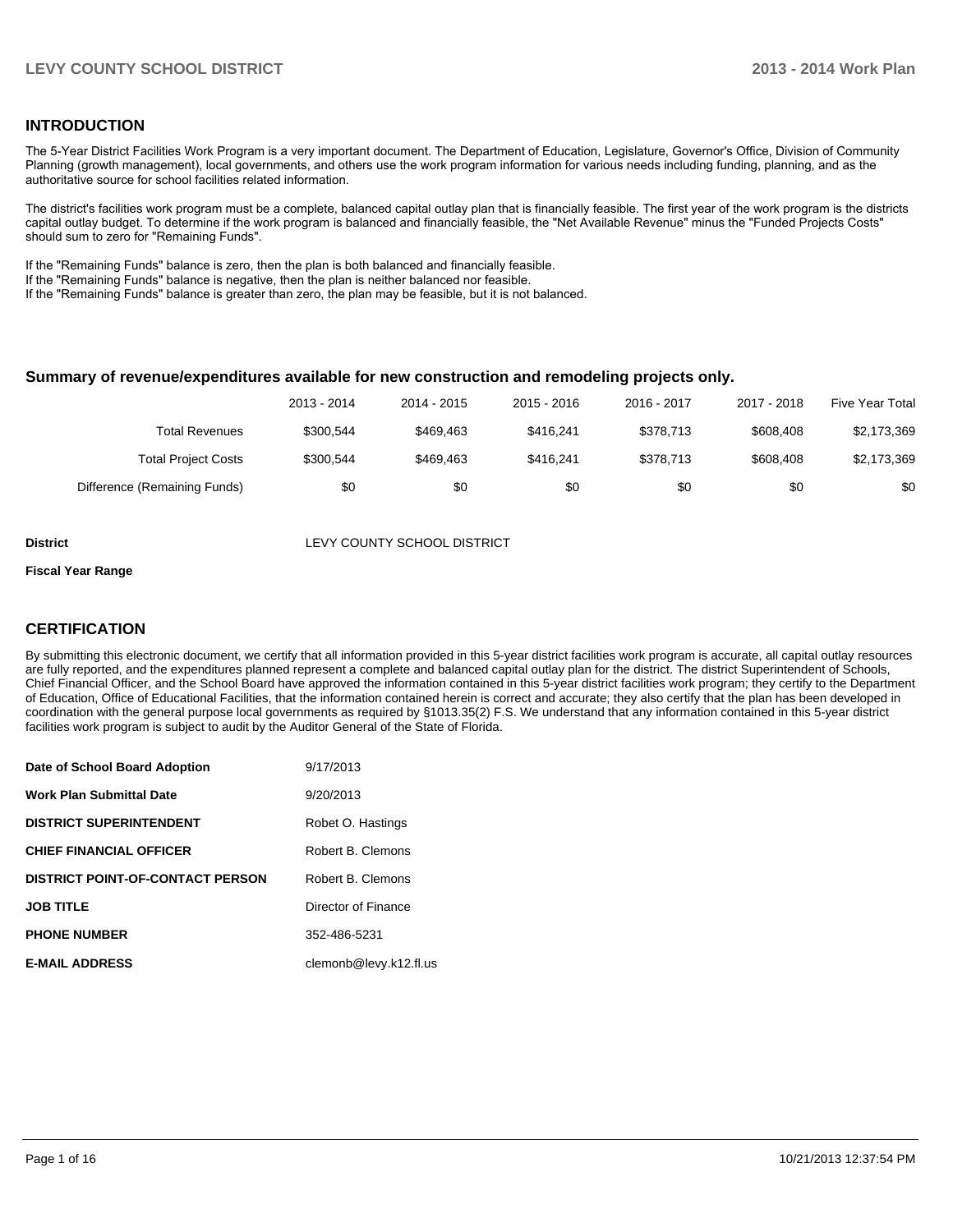# **Expenditures**

#### **Expenditure for Maintenance, Repair and Renovation from 1.50-Mills and PECO**

Annually, prior to the adoption of the district school budget, each school board must prepare a tentative district facilities work program that includes a schedule of major repair and renovation projects necessary to maintain the educational and ancillary facilities of the district.

| Item                      |                                                                                                                                                                                                                                                                                                                                                                  | 2013 - 2014<br><b>Actual Budget</b> | 2014 - 2015<br>Projected | $2015 - 2016$<br>Projected | 2016 - 2017<br>Projected | 2017 - 2018<br>Projected | Total     |  |  |  |  |  |
|---------------------------|------------------------------------------------------------------------------------------------------------------------------------------------------------------------------------------------------------------------------------------------------------------------------------------------------------------------------------------------------------------|-------------------------------------|--------------------------|----------------------------|--------------------------|--------------------------|-----------|--|--|--|--|--|
| <b>HVAC</b>               |                                                                                                                                                                                                                                                                                                                                                                  | \$50,000                            | \$100,000                | \$50,000                   | \$30,000                 | \$80,000                 | \$310.000 |  |  |  |  |  |
|                           | Locations: BRONSON ELEMENTARY, BRONSON SENIOR HIGH (NEW), BRONSON SENIOR HIGH (OLD), CEDAR KEY SENIOR HIGH, CHIEFLAND<br>ELEMENTARY, CHIEFLAND MIDDLE, CHIEFLAND SENIOR HIGH, DISTRICT ADMINISTRATIVE OFFICE, HILLTOP SCHOOL (OLD),<br>JOYCE M BULLOCK ELEMENTARY, WILLISTON ELEMENTARY, WILLISTON MIDDLE, WILLISTON SENIOR HIGH, YANKEETOWN<br><b>SCHOOL</b>    |                                     |                          |                            |                          |                          |           |  |  |  |  |  |
| Flooring                  |                                                                                                                                                                                                                                                                                                                                                                  | \$50,000                            | \$55,000                 | \$40,000                   | \$25,000                 | \$35,000                 | \$205,000 |  |  |  |  |  |
|                           | BRONSON ELEMENTARY, BRONSON SENIOR HIGH (NEW), BRONSON SENIOR HIGH (OLD), CEDAR KEY SENIOR HIGH, CHIEFLAND<br>Locations:<br>ELEMENTARY, CHIEFLAND MIDDLE, CHIEFLAND SENIOR HIGH, DISTRICT ADMINISTRATIVE OFFICE, HILLTOP SCHOOL (OLD),<br>JOYCE M BULLOCK ELEMENTARY, WILLISTON ELEMENTARY, WILLISTON MIDDLE, WILLISTON SENIOR HIGH, YANKEETOWN<br><b>SCHOOL</b> |                                     |                          |                            |                          |                          |           |  |  |  |  |  |
| Roofing                   |                                                                                                                                                                                                                                                                                                                                                                  | \$75,000                            | \$150,000                | \$60,000                   | \$75,000                 | \$90,000                 | \$450,000 |  |  |  |  |  |
|                           | Locations: BRONSON ELEMENTARY, BRONSON SENIOR HIGH (NEW), BRONSON SENIOR HIGH (OLD), CEDAR KEY SENIOR HIGH, CHIEFLAND<br>ELEMENTARY. CHIEFLAND MIDDLE. CHIEFLAND SENIOR HIGH. DISTRICT ADMINISTRATIVE OFFICE. HILLTOP SCHOOL (OLD).<br>JOYCE M BULLOCK ELEMENTARY, WILLISTON ELEMENTARY, WILLISTON MIDDLE, WILLISTON SENIOR HIGH, YANKEETOWN<br>SCHOOL           |                                     |                          |                            |                          |                          |           |  |  |  |  |  |
| Safety to Life            |                                                                                                                                                                                                                                                                                                                                                                  | \$66,982                            | \$20,000                 | \$20,000                   | \$20,000                 | \$20,000                 | \$146,982 |  |  |  |  |  |
| Locations:                | BRONSON ELEMENTARY, BRONSON SENIOR HIGH (NEW), BRONSON SENIOR HIGH (OLD), CEDAR KEY SENIOR HIGH, CHIEFLAND<br>ELEMENTARY, CHIEFLAND MIDDLE, CHIEFLAND SENIOR HIGH, DISTRICT ADMINISTRATIVE OFFICE, HILLTOP SCHOOL (OLD),<br>JOYCE M BULLOCK ELEMENTARY, WILLISTON ELEMENTARY, WILLISTON MIDDLE, WILLISTON SENIOR HIGH, YANKEETOWN<br><b>SCHOOL</b>               |                                     |                          |                            |                          |                          |           |  |  |  |  |  |
| Fencing                   |                                                                                                                                                                                                                                                                                                                                                                  | \$15,000                            | \$15,000                 | \$10,000                   | \$10,000                 | \$8,000                  | \$58,000  |  |  |  |  |  |
|                           | Locations: BRONSON ELEMENTARY, BRONSON SENIOR HIGH (NEW), BRONSON SENIOR HIGH (OLD), CEDAR KEY SENIOR HIGH, CHIEFLAND<br>ELEMENTARY, CHIEFLAND MIDDLE, CHIEFLAND SENIOR HIGH, DISTRICT ADMINISTRATIVE OFFICE, HILLTOP SCHOOL (OLD),<br>JOYCE M BULLOCK ELEMENTARY, WILLISTON ELEMENTARY, WILLISTON MIDDLE, WILLISTON SENIOR HIGH, YANKEETOWN<br><b>SCHOOL</b>    |                                     |                          |                            |                          |                          |           |  |  |  |  |  |
| Parking                   |                                                                                                                                                                                                                                                                                                                                                                  | \$10,000                            | \$25,000                 | \$10,000                   | \$10,000                 | \$8,000                  | \$63,000  |  |  |  |  |  |
|                           | Locations: BRONSON ELEMENTARY, BRONSON SENIOR HIGH (NEW), BRONSON SENIOR HIGH (OLD), CEDAR KEY SENIOR HIGH, CHIEFLAND<br>ELEMENTARY, CHIEFLAND MIDDLE, CHIEFLAND SENIOR HIGH, DISTRICT ADMINISTRATIVE OFFICE, HILLTOP SCHOOL (OLD),<br>JOYCE M BULLOCK ELEMENTARY, WILLISTON ELEMENTARY, WILLISTON MIDDLE, WILLISTON SENIOR HIGH, YANKEETOWN<br><b>SCHOOL</b>    |                                     |                          |                            |                          |                          |           |  |  |  |  |  |
| Electrical                |                                                                                                                                                                                                                                                                                                                                                                  | \$25                                | \$50,000                 | \$85,000                   | \$20,000                 | \$65,000                 | \$220,025 |  |  |  |  |  |
| Locations:                | BRONSON ELEMENTARY, BRONSON SENIOR HIGH (NEW), BRONSON SENIOR HIGH (OLD), CEDAR KEY SENIOR HIGH, CHIEFLAND<br>ELEMENTARY, CHIEFLAND MIDDLE, CHIEFLAND SENIOR HIGH, DISTRICT ADMINISTRATIVE OFFICE, HILLTOP SCHOOL (OLD),<br>JOYCE M BULLOCK ELEMENTARY, WILLISTON ELEMENTARY, WILLISTON MIDDLE, WILLISTON SENIOR HIGH, YANKEETOWN<br><b>SCHOOL</b>               |                                     |                          |                            |                          |                          |           |  |  |  |  |  |
| Fire Alarm                |                                                                                                                                                                                                                                                                                                                                                                  | \$10,000                            | \$10,000                 | \$10,000                   | \$10.000                 | \$10,000                 | \$50,000  |  |  |  |  |  |
|                           | Locations: BRONSON ELEMENTARY, BRONSON SENIOR HIGH (NEW), BRONSON SENIOR HIGH (OLD), CEDAR KEY SENIOR HIGH, CHIEFLAND<br>ELEMENTARY, CHIEFLAND MIDDLE, CHIEFLAND SENIOR HIGH, DISTRICT ADMINISTRATIVE OFFICE, HILLTOP SCHOOL (OLD),<br>JOYCE M BULLOCK ELEMENTARY, WILLISTON ELEMENTARY, WILLISTON MIDDLE, WILLISTON SENIOR HIGH, YANKEETOWN<br><b>SCHOOL</b>    |                                     |                          |                            |                          |                          |           |  |  |  |  |  |
| Telephone/Intercom System |                                                                                                                                                                                                                                                                                                                                                                  | \$9,000                             | \$9,000                  | \$9,000                    | \$5,000                  | \$6,000                  | \$38,000  |  |  |  |  |  |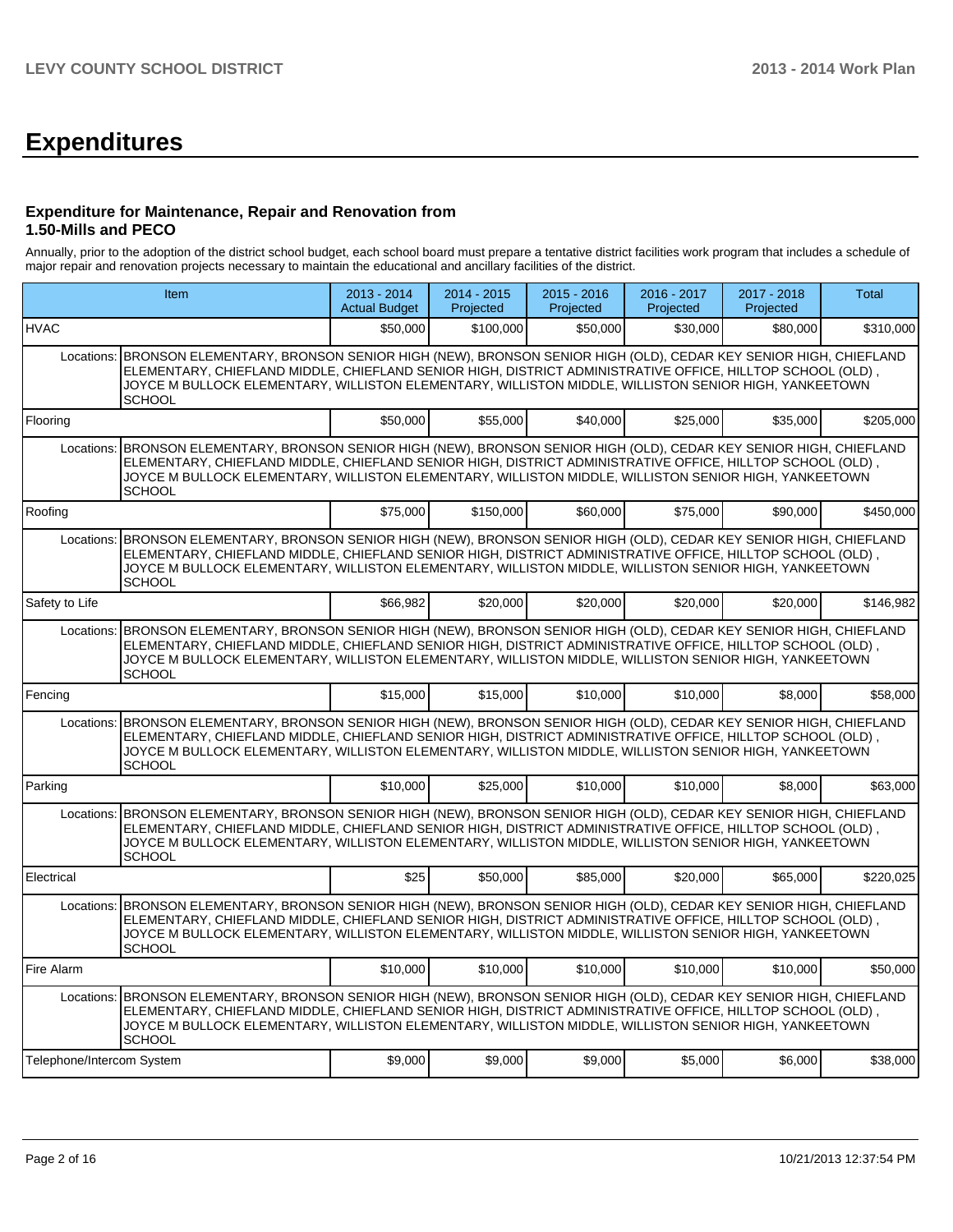|                                                                                                                                                                                                                                                               | Locations:  BRONSON ELEMENTARY, BRONSON SENIOR HIGH (NEW), BRONSON SENIOR HIGH (OLD), CEDAR KEY SENIOR HIGH, CHIEFLAND<br>ELEMENTARY, CHIEFLAND MIDDLE, CHIEFLAND SENIOR HIGH, DISTRICT ADMINISTRATIVE OFFICE, HILLTOP SCHOOL (OLD),<br>JOYCE M BULLOCK ELEMENTARY, WILLISTON ELEMENTARY, WILLISTON MIDDLE, WILLISTON SENIOR HIGH, YANKEETOWN<br><b>SCHOOL</b> |           |           |           |           |           |             |  |  |  |  |
|---------------------------------------------------------------------------------------------------------------------------------------------------------------------------------------------------------------------------------------------------------------|----------------------------------------------------------------------------------------------------------------------------------------------------------------------------------------------------------------------------------------------------------------------------------------------------------------------------------------------------------------|-----------|-----------|-----------|-----------|-----------|-------------|--|--|--|--|
| <b>IClosed Circuit Television</b>                                                                                                                                                                                                                             |                                                                                                                                                                                                                                                                                                                                                                | \$0       | \$0       | \$0       | \$0       | \$0       | \$0         |  |  |  |  |
|                                                                                                                                                                                                                                                               | Locations: No Locations for this expenditure.                                                                                                                                                                                                                                                                                                                  |           |           |           |           |           |             |  |  |  |  |
| l Paint                                                                                                                                                                                                                                                       |                                                                                                                                                                                                                                                                                                                                                                | \$12,000  | \$12,000  | \$12,000  | \$12,000  | \$12,000  | \$60,000    |  |  |  |  |
|                                                                                                                                                                                                                                                               | Locations: BRONSON ELEMENTARY, BRONSON SENIOR HIGH (NEW), BRONSON SENIOR HIGH (OLD), CEDAR KEY SENIOR HIGH, CHIEFLAND<br>ELEMENTARY, CHIEFLAND MIDDLE, CHIEFLAND SENIOR HIGH, DISTRICT ADMINISTRATIVE OFFICE, HILLTOP SCHOOL (OLD),<br>JOYCE M BULLOCK ELEMENTARY, WILLISTON ELEMENTARY, WILLISTON MIDDLE, WILLISTON SENIOR HIGH, YANKEETOWN<br><b>SCHOOL</b>  |           |           |           |           |           |             |  |  |  |  |
| Maintenance/Repair                                                                                                                                                                                                                                            |                                                                                                                                                                                                                                                                                                                                                                | \$65,000  | \$65,000  | \$65,000  | \$95,000  | \$105,000 | \$395,000   |  |  |  |  |
| Locations: BRONSON SENIOR HIGH (OLD), CEDAR KEY SENIOR HIGH, CHIEFLAND SENIOR HIGH, DISTRICT ADMINISTRATIVE OFFICE,<br>HILLTOP SCHOOL (OLD) , JOYCE M BULLOCK ELEMENTARY, WILLISTON ELEMENTARY, WILLISTON MIDDLE, WILLISTON SENIOR<br>HIGH, YANKEETOWN SCHOOL |                                                                                                                                                                                                                                                                                                                                                                |           |           |           |           |           |             |  |  |  |  |
|                                                                                                                                                                                                                                                               | <b>Sub Total:</b>                                                                                                                                                                                                                                                                                                                                              | \$363,007 | \$511,000 | \$371,000 | \$312,000 | \$439,000 | \$1,996,007 |  |  |  |  |

| <b>IPECO</b><br>) Maintenance Expenditures | \$0 <sub>0</sub> | \$0 <sub>1</sub> | \$9,206   | \$28,850  | \$69,156  | \$107,212   |
|--------------------------------------------|------------------|------------------|-----------|-----------|-----------|-------------|
| <b>1.50 Mill Sub Total: I</b>              | \$487,507        | \$751.000        | \$491,794 | \$410.650 | \$471.844 | \$2,612,795 |

|                                                                                                                                                                                                                                                                                                                                                       | <b>Other Items</b>                                                                                                                                                                                                                                                                                                                                    | $2013 - 2014$<br><b>Actual Budget</b> | $2014 - 2015$<br>Projected | $2015 - 2016$<br>Projected | 2016 - 2017<br>Projected | 2017 - 2018<br>Projected | <b>Total</b> |  |  |  |
|-------------------------------------------------------------------------------------------------------------------------------------------------------------------------------------------------------------------------------------------------------------------------------------------------------------------------------------------------------|-------------------------------------------------------------------------------------------------------------------------------------------------------------------------------------------------------------------------------------------------------------------------------------------------------------------------------------------------------|---------------------------------------|----------------------------|----------------------------|--------------------------|--------------------------|--------------|--|--|--|
| Technology Infrastructure                                                                                                                                                                                                                                                                                                                             |                                                                                                                                                                                                                                                                                                                                                       | \$60,000                              | \$100,000                  | \$50,000                   | \$50,000                 | \$40,000                 | \$300,000    |  |  |  |
|                                                                                                                                                                                                                                                                                                                                                       | Locations BRONSON ELEMENTARY, BRONSON SENIOR HIGH (NEW), BRONSON SENIOR HIGH (OLD), CEDAR KEY SENIOR HIGH,<br>CHIEFLAND ELEMENTARY, CHIEFLAND MIDDLE, CHIEFLAND SENIOR HIGH, DISTRICT ADMINISTRATIVE OFFICE, HILLTOP<br>SCHOOL (OLD), JOYCE M BULLOCK ELEMENTARY, WILLISTON ELEMENTARY, WILLISTON MIDDLE, WILLISTON SENIOR HIGH,<br>YANKEETOWN SCHOOL |                                       |                            |                            |                          |                          |              |  |  |  |
| Site Drainage                                                                                                                                                                                                                                                                                                                                         |                                                                                                                                                                                                                                                                                                                                                       | \$20,000                              | \$20,000                   | \$20,000                   | \$20,000                 | \$20,000                 | \$100,000    |  |  |  |
|                                                                                                                                                                                                                                                                                                                                                       | Locations BRONSON ELEMENTARY, BRONSON SENIOR HIGH (NEW), BRONSON SENIOR HIGH (OLD), CEDAR KEY SENIOR HIGH,<br>CHIEFLAND ELEMENTARY, CHIEFLAND MIDDLE, CHIEFLAND SENIOR HIGH, DISTRICT ADMINISTRATIVE OFFICE, HILLTOP<br>SCHOOL (OLD), JOYCE M BULLOCK ELEMENTARY, WILLISTON ELEMENTARY, WILLISTON MIDDLE, WILLISTON SENIOR HIGH,<br>YANKEETOWN SCHOOL |                                       |                            |                            |                          |                          |              |  |  |  |
| <b>Energy Management</b>                                                                                                                                                                                                                                                                                                                              |                                                                                                                                                                                                                                                                                                                                                       | \$7,500                               | \$60,000                   | \$10,000                   | \$7,500                  | \$5,000                  | \$90,000     |  |  |  |
| Locations BRONSON ELEMENTARY, BRONSON SENIOR HIGH (NEW), BRONSON SENIOR HIGH (OLD), CEDAR KEY SENIOR HIGH,<br>CHIEFLAND ELEMENTARY, CHIEFLAND MIDDLE, CHIEFLAND SENIOR HIGH, DISTRICT ADMINISTRATIVE OFFICE, HILLTOP<br>SCHOOL (OLD), JOYCE M BULLOCK ELEMENTARY, WILLISTON ELEMENTARY, WILLISTON MIDDLE, WILLISTON SENIOR HIGH,<br>YANKEETOWN SCHOOL |                                                                                                                                                                                                                                                                                                                                                       |                                       |                            |                            |                          |                          |              |  |  |  |
| <b>Repair Plumbing</b>                                                                                                                                                                                                                                                                                                                                |                                                                                                                                                                                                                                                                                                                                                       | \$12,000                              | \$35,000                   | \$35,000                   | \$35,000                 | \$22,000                 | \$139,000    |  |  |  |
| Locations BRONSON ELEMENTARY, BRONSON SENIOR HIGH (NEW), BRONSON SENIOR HIGH (OLD), CEDAR KEY SENIOR HIGH,<br>CHIEFLAND ELEMENTARY, CHIEFLAND MIDDLE, CHIEFLAND SENIOR HIGH, DISTRICT ADMINISTRATIVE OFFICE, HILLTOP<br>SCHOOL (OLD), JOYCE M BULLOCK ELEMENTARY, WILLISTON ELEMENTARY, WILLISTON MIDDLE, WILLISTON SENIOR HIGH,<br>YANKEETOWN SCHOOL |                                                                                                                                                                                                                                                                                                                                                       |                                       |                            |                            |                          |                          |              |  |  |  |
| Re-Finish Gym Floors                                                                                                                                                                                                                                                                                                                                  |                                                                                                                                                                                                                                                                                                                                                       | \$10,000                              | \$10,000                   | \$10,000                   | \$10,000                 | \$12,000                 | \$52,000     |  |  |  |
|                                                                                                                                                                                                                                                                                                                                                       | Locations BRONSON SENIOR HIGH (NEW), BRONSON SENIOR HIGH (OLD), CEDAR KEY SENIOR HIGH, CHIEFLAND MIDDLE, CHIEFLAND<br>SENIOR HIGH, WILLISTON MIDDLE, WILLISTON SENIOR HIGH, YANKEETOWN SCHOOL                                                                                                                                                         |                                       |                            |                            |                          |                          |              |  |  |  |
| <b>Lighting Upgrade</b>                                                                                                                                                                                                                                                                                                                               |                                                                                                                                                                                                                                                                                                                                                       | \$15,000                              | \$15,000                   | \$5,000                    | \$5,000                  | \$3,000                  | \$43,000     |  |  |  |
|                                                                                                                                                                                                                                                                                                                                                       | Locations   BRONSON ELEMENTARY, BRONSON SENIOR HIGH (NEW), CHIEFLAND ELEMENTARY, CHIEFLAND MIDDLE                                                                                                                                                                                                                                                     |                                       |                            |                            |                          |                          |              |  |  |  |
|                                                                                                                                                                                                                                                                                                                                                       | Total:<br>\$487,507<br>\$751,000<br>\$501,000<br>\$439,500<br>\$541,000<br>\$2,720,007                                                                                                                                                                                                                                                                |                                       |                            |                            |                          |                          |              |  |  |  |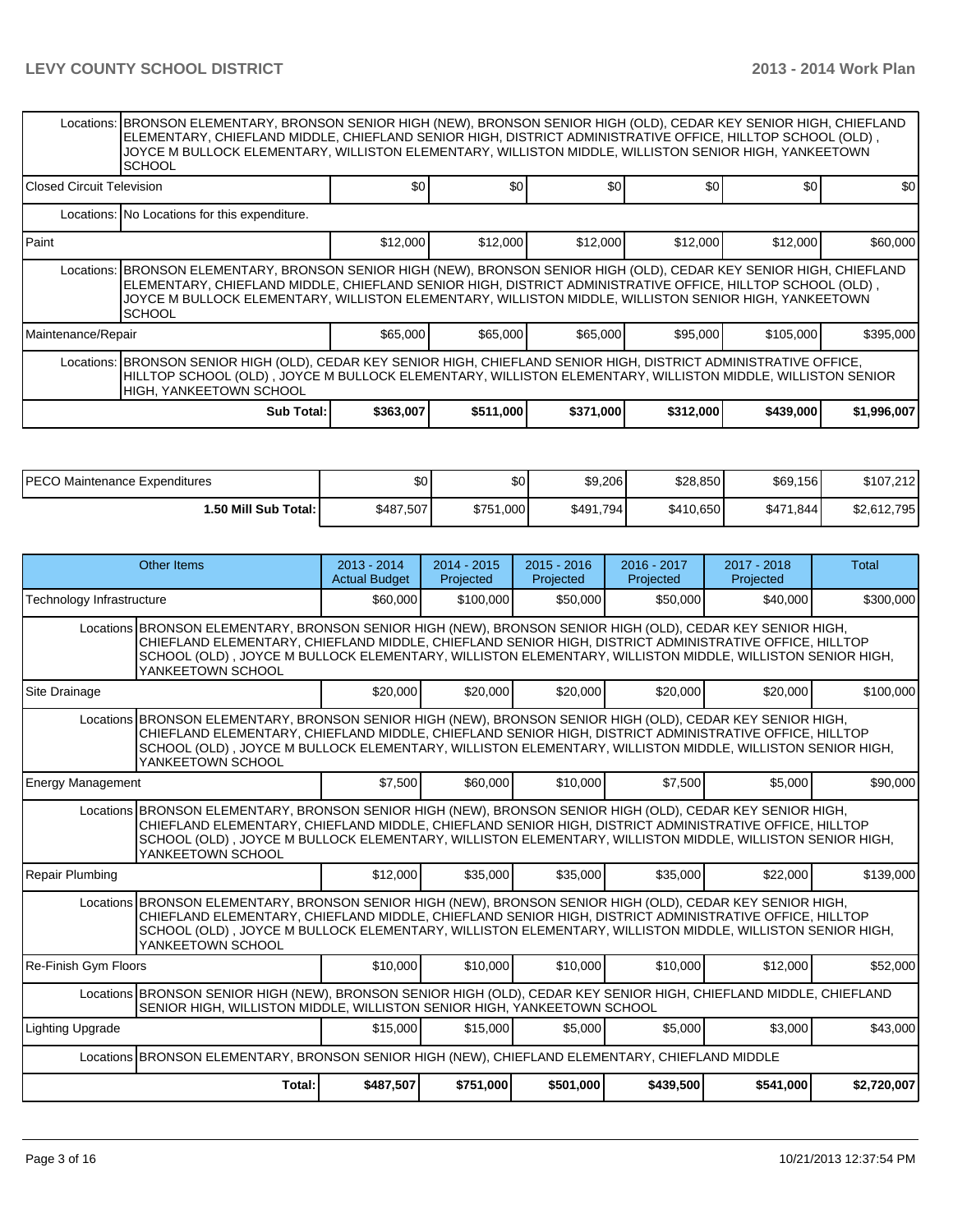#### **Local 1.50 Mill Expenditure For Maintenance, Repair and Renovation**

Anticipated expenditures expected from local funding sources over the years covered by the current work plan.

| Item                                                         | 2013 - 2014<br><b>Actual Budget</b> | 2014 - 2015<br>Projected | $2015 - 2016$<br>Projected | 2016 - 2017<br>Projected | 2017 - 2018<br>Projected | <b>Total</b> |
|--------------------------------------------------------------|-------------------------------------|--------------------------|----------------------------|--------------------------|--------------------------|--------------|
| Remaining Maint and Repair from 1.5 Mills                    | \$487,507                           | \$751,000                | \$491,794                  | \$410,650                | \$471,844                | \$2,612,795  |
| Maintenance/Repair Salaries                                  | \$150,000                           | \$150,000                | \$150,000                  | \$0                      | \$0                      | \$450,000    |
| <b>School Bus Purchases</b>                                  | \$600,000                           | \$600,000                | \$600,000                  | \$600,000                | \$600,000                | \$3,000,000  |
| Other Vehicle Purchases                                      | \$0                                 | \$0                      | \$0                        | \$0                      | \$0                      | \$0          |
| Capital Outlay Equipment                                     | \$200,000                           | \$200,000                | \$200,000                  | \$200,000                | \$300,000                | \$1,100,000  |
| <b>Rent/Lease Payments</b>                                   | \$0                                 | \$0                      | \$0                        | \$0                      | \$0                      | \$0          |
| <b>COP Debt Service</b>                                      | \$660,507                           | \$661,507                | \$661,507                  | \$661,507                | \$661,507                | \$3,306,535  |
| Rent/Lease Relocatables                                      | \$0                                 | \$0                      | \$0                        | \$0                      | \$0                      | \$0          |
| <b>Environmental Problems</b>                                | \$0                                 | \$0                      | \$0                        | \$0                      | \$0                      | \$0          |
| s.1011.14 Debt Service                                       | \$0                                 | \$0                      | \$0                        | \$0                      | \$0                      | \$0          |
| <b>Special Facilities Construction Account</b>               | \$0                                 | \$0                      | \$0                        | \$0                      | \$0                      | \$0          |
| Premiums for Property Casualty Insurance - 1011.71<br>(4a,b) | \$397,538                           | \$595,000                | \$595,000                  | \$595,000                | \$595,000                | \$2,777,538  |
| Qualified School Construction Bonds (QSCB)                   | \$0                                 | \$0                      | \$0                        | \$0                      | \$0                      | \$0          |
| Qualified Zone Academy Bonds (QZAB)                          | \$0                                 | \$0                      | \$0                        | \$0                      | \$0                      | \$0          |
| <b>Local Expenditure Totals:</b>                             | \$2,495,552                         | \$2,957,507              | \$2,698,301                | \$2,467,157              | \$2,628,351              | \$13,246,868 |

### **Revenue**

#### **1.50 Mill Revenue Source**

Schedule of Estimated Capital Outlay Revenue from each currently approved source which is estimated to be available for expenditures on the projects included in the tentative district facilities work program. All amounts are NET after considering carryover balances, interest earned, new COP's, 1011.14 and 1011.15 loans, etc. Districts cannot use 1.5-Mill funds for salaries except for those explicitly associated with maintenance/repair projects. (1011.71 (5), F.S.)

| Item                                                                                | Fund | $2013 - 2014$<br><b>Actual Value</b> | $2014 - 2015$<br>Projected | $2015 - 2016$<br>Projected | 2016 - 2017<br>Projected | 2017 - 2018<br>Projected | Total           |
|-------------------------------------------------------------------------------------|------|--------------------------------------|----------------------------|----------------------------|--------------------------|--------------------------|-----------------|
| (1) Non-exempt property<br>lassessed valuation                                      |      | \$1,713,595,880                      | \$1,825,556,601            | \$1,892,786,321            | \$1,992,133,853          | \$2,117,751,238          | \$9,541,823,893 |
| $(2)$ The Millege projected for<br>discretionary capital outlay per<br>ls.1011.71   |      | 1.50                                 | 1.50                       | 1.50                       | 1.50                     | 1.50                     |                 |
| $(3)$ Full value of the 1.50-Mill<br>discretionary capital outlay per<br>ls.1011.71 |      | \$2,878,841                          | \$3,066,935                | \$3,179,881                | \$3,346,785              | \$3,557,822              | \$16,030,264    |
| $(4)$ Value of the portion of the 1.50<br>I-Mill ACTUALLY levied                    | 370  | \$2,467,578                          | \$2,628,802                | \$2,725,612                | \$2,868,673              | \$3,049,562              | \$13,740,227    |
| $(5)$ Difference of lines $(3)$ and $(4)$                                           |      | \$411,263                            | \$438,133                  | \$454,269                  | \$478,112                | \$508,260                | \$2,290,037     |

#### **PECO Revenue Source**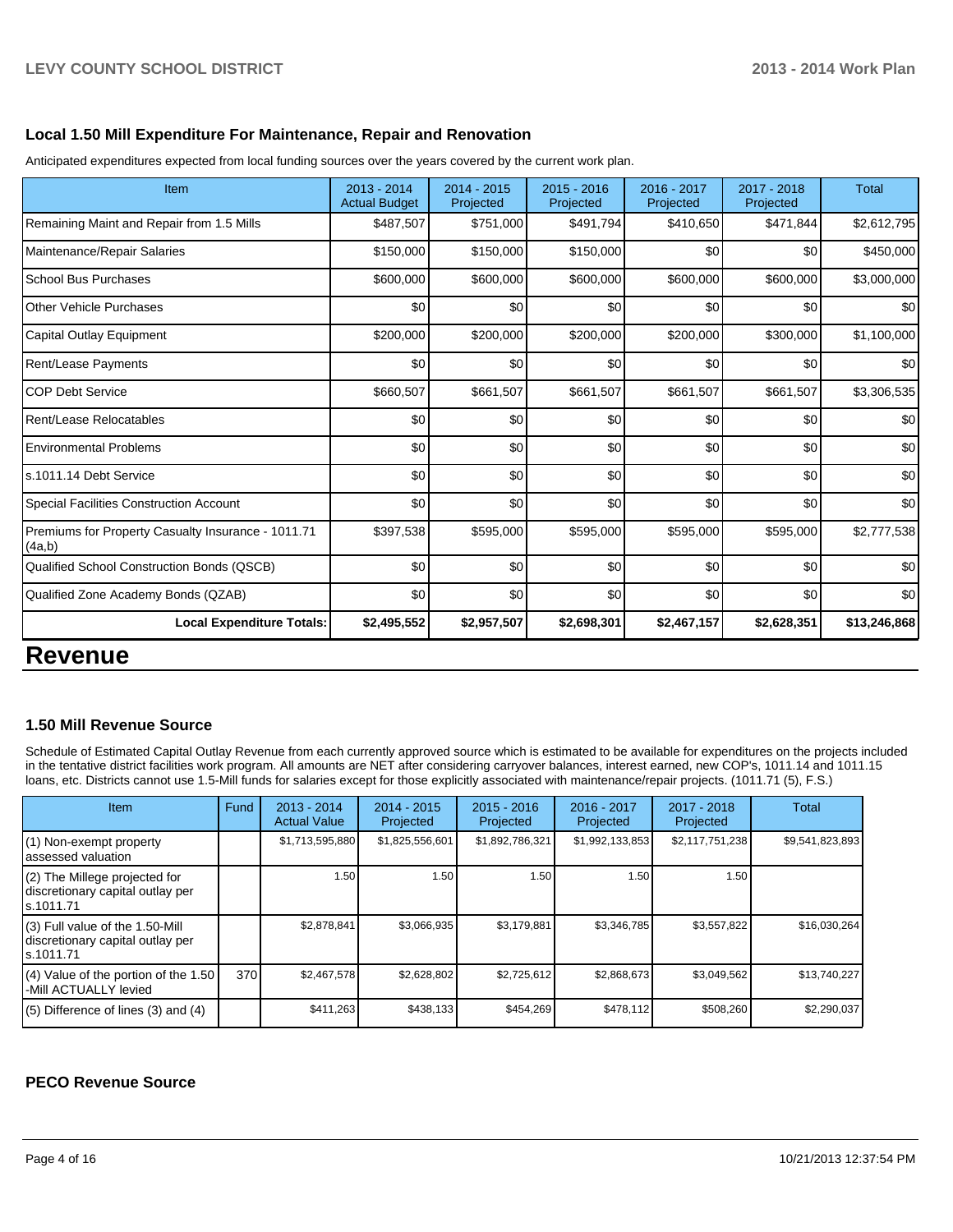PECO Maintenance Expenditures **1** \$0 \$0 \$0 \$9,206 \$28,850 \$69,156 \$107,212 PECO New Construction 340 \$0 \$0 \$0 \$0 \$0 \$0 **\$0 \$0 \$9,206 \$28,850 \$69,156 \$107,212** Item Fund 2013 - 2014 Actual Budget 2014 - 2015 Projected 2015 - 2016 Projected 2016 - 2017 Projected 2017 - 2018 Projected **Total** 

The figure in the row designated "PECO Maintenance" will be subtracted from funds available for new construction because PECO maintenance dollars cannot be used for new construction.

#### **CO & DS Revenue Source**

Revenue from Capital Outlay and Debt Service funds.

| Item                                               | Fund | 2013 - 2014<br><b>Actual Budget</b> | $2014 - 2015$<br>Projected | $2015 - 2016$<br>Projected | $2016 - 2017$<br>Projected | $2017 - 2018$<br>Projected | Total     |
|----------------------------------------------------|------|-------------------------------------|----------------------------|----------------------------|----------------------------|----------------------------|-----------|
| ICO & DS Cash Flow-through<br><b>I</b> Distributed | 360  | \$30.147                            | \$30,147                   | \$30.147                   | \$30.147                   | \$30,147                   | \$150.735 |
| ICO & DS Interest on<br>Undistributed CO           | 360  | \$2,050                             | \$2,050                    | \$2,050                    | \$2.050                    | \$2,050                    | \$10,250  |
|                                                    |      | \$32,197                            | \$32,197                   | \$32,197                   | \$32,197                   | \$32,197                   | \$160,985 |

#### **Fair Share Revenue Source**

All legally binding commitments for proportionate fair-share mitigation for impacts on public school facilities must be included in the 5-year district work program.

Nothing reported for this section.

#### **Sales Surtax Referendum**

Specific information about any referendum for a 1-cent or ½-cent surtax referendum during the previous year.

**Did the school district hold a surtax referendum during the past fiscal year 2012 - 2013?**

No

#### **Additional Revenue Source**

Any additional revenue sources

| <b>Item</b>                                                                                            | $2013 - 2014$<br><b>Actual Value</b> | $2014 - 2015$<br>Projected | $2015 - 2016$<br>Projected | $2016 - 2017$<br>Projected | 2017 - 2018<br>Projected | Total            |
|--------------------------------------------------------------------------------------------------------|--------------------------------------|----------------------------|----------------------------|----------------------------|--------------------------|------------------|
| Proceeds from a s.1011.14/15 F.S. Loans                                                                | <b>SO</b>                            | \$0 <sub>1</sub>           | \$0                        | \$0                        | \$0 <sub>1</sub>         | \$0 <sub>1</sub> |
| District Bonds - Voted local bond<br>referendum proceeds per s.9, Art VII<br><b>State Constitution</b> | \$0                                  | \$0                        | \$0                        | \$0 <sub>0</sub>           | \$0                      | \$0              |
| Proceeds from Special Act Bonds                                                                        | \$0                                  | \$0                        | \$0                        | \$0                        | \$0                      | \$0              |
| <b>IEstimated Revenue from CO &amp; DS Bond</b><br><b>I</b> Sale                                       | \$0                                  | \$0                        | \$0                        | \$0                        | \$0                      | \$0              |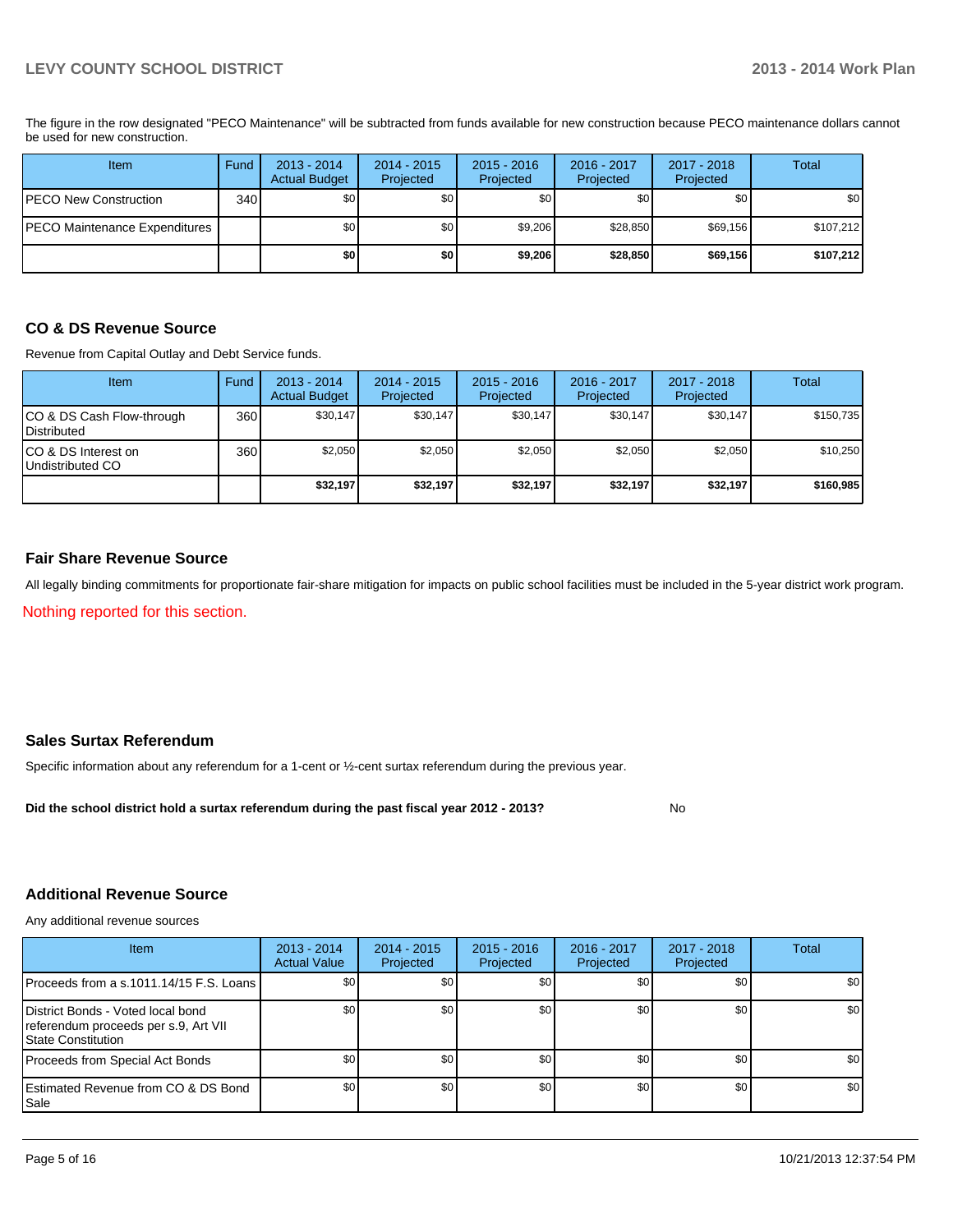#### **LEVY COUNTY SCHOOL DISTRICT 2013 - 2014 Work Plan**

| Proceeds from Voted Capital<br>Improvements millage                                                                       | \$0           | \$0          | \$0        | \$0         | \$0       | \$0           |
|---------------------------------------------------------------------------------------------------------------------------|---------------|--------------|------------|-------------|-----------|---------------|
| Other Revenue for Other Capital Projects                                                                                  | \$0           | \$0          | \$0        | \$0         | \$0       | \$0           |
| Proceeds from 1/2 cent sales surtax<br>authorized by school board                                                         | \$0           | \$0          | \$0        | \$0         | \$0       | \$0           |
| Proceeds from local governmental<br>infrastructure sales surtax                                                           | \$0           | \$0          | \$0        | \$0         | \$0       | \$0           |
| Proceeds from Certificates of<br>Participation (COP's) Sale                                                               | \$0           | \$0          | \$0        | \$0         | \$0       | \$0           |
| Classrooms First Bond proceeds amount<br>authorized in FY 1997-98                                                         | \$0           | \$0          | \$0        | \$0         | \$0       | \$0           |
| <b>Classrooms for Kids</b>                                                                                                | \$0           | \$0          | \$0        | \$0         | \$0       | \$0           |
| <b>District Equity Recognition</b>                                                                                        | \$0           | \$0          | \$0        | \$0         | \$0       | \$0           |
| <b>Federal Grants</b>                                                                                                     | \$0           | \$0          | \$0        | \$0         | \$0       | \$0           |
| Proportionate share mitigation (actual<br>cash revenue only, not in kind donations)                                       | \$0           | \$0          | \$0        | \$0         | \$0       | \$0           |
| Impact fees received                                                                                                      | \$50,000      | \$50,000     | \$50,000   | \$50,000    | \$50,000  | \$250,000     |
| Private donations                                                                                                         | \$0           | \$0          | \$0        | \$0         | \$0       | \$0           |
| Grants from local governments or not-for-<br>profit organizations                                                         | \$0           | \$0          | \$0        | \$0         | \$0       | \$0           |
| Interest, Including Profit On Investment                                                                                  | \$0           | \$0          | \$0        | \$0         | \$0       | \$0           |
| Revenue from Bonds pledging proceeds<br>from 1 cent or 1/2 cent Sales Surtax                                              | \$0           | \$0          | \$0        | \$0         | \$0       | \$0           |
| <b>Total Fund Balance Carried Forward</b>                                                                                 | \$1,331,430   | \$1,062,109  | \$346,138  | \$0         | \$105,000 | \$2,844,677   |
| General Capital Outlay Obligated Fund<br><b>Balance Carried Forward From Total</b><br><b>Fund Balance Carried Forward</b> | \$0           | \$0          | \$0        | \$0         | \$0       | \$0           |
| <b>Special Facilities Construction Account</b>                                                                            | \$0           | \$0          | \$0        | \$0         | \$0       | \$0           |
| One Cent - 1/2 Cent Sales Surtax Debt<br>Service From Total Fund Balance Carried<br>Forward                               | \$0           | \$0          | \$0        | \$0         | \$0       | \$0           |
| Capital Outlay Projects Funds Balance<br>Carried Forward From Total Fund<br><b>Balance Carried Forward</b>                | (\$1,085,109) | (\$346, 138) | (\$39,405) | (\$105,000) | \$0       | (\$1,575,652) |
| <b>Subtotal</b>                                                                                                           | \$296,321     | \$765,971    | \$356,733  | (\$55,000)  | \$155,000 | \$1,519,025   |

# **Total Revenue Summary**

| <b>Item Name</b>                                           | 2013 - 2014<br><b>Budget</b> | 2014 - 2015<br>Projected | $2015 - 2016$<br>Projected | $2016 - 2017$<br>Projected | $2017 - 2018$<br>Projected | <b>Five Year Total</b> |
|------------------------------------------------------------|------------------------------|--------------------------|----------------------------|----------------------------|----------------------------|------------------------|
| Local 1.5 Mill Discretionary Capital Outlay<br>Revenue     | \$2.467.578                  | \$2,628,802              | \$2,725,612                | \$2,868,673                | \$3,049,562                | \$13,740,227           |
| PECO and 1.5 Mill Maint and Other 1.5<br>Mill Expenditures | (\$2,495,552)                | (\$2,957,507)            | (\$2,698,301)              | $(\$2,467,157)$            | (\$2,628,351)              | (\$13,246,868)         |
| <b>PECO Maintenance Revenue</b>                            | \$0                          | \$0                      | \$9,206                    | \$28,850                   | \$69,156                   | \$107,212              |
| Available 1.50 Mill for New<br><b>Construction</b>         | (\$27,974)                   | (\$328,705)              | \$27,311                   | \$401,516                  | \$421.211                  | \$493,359              |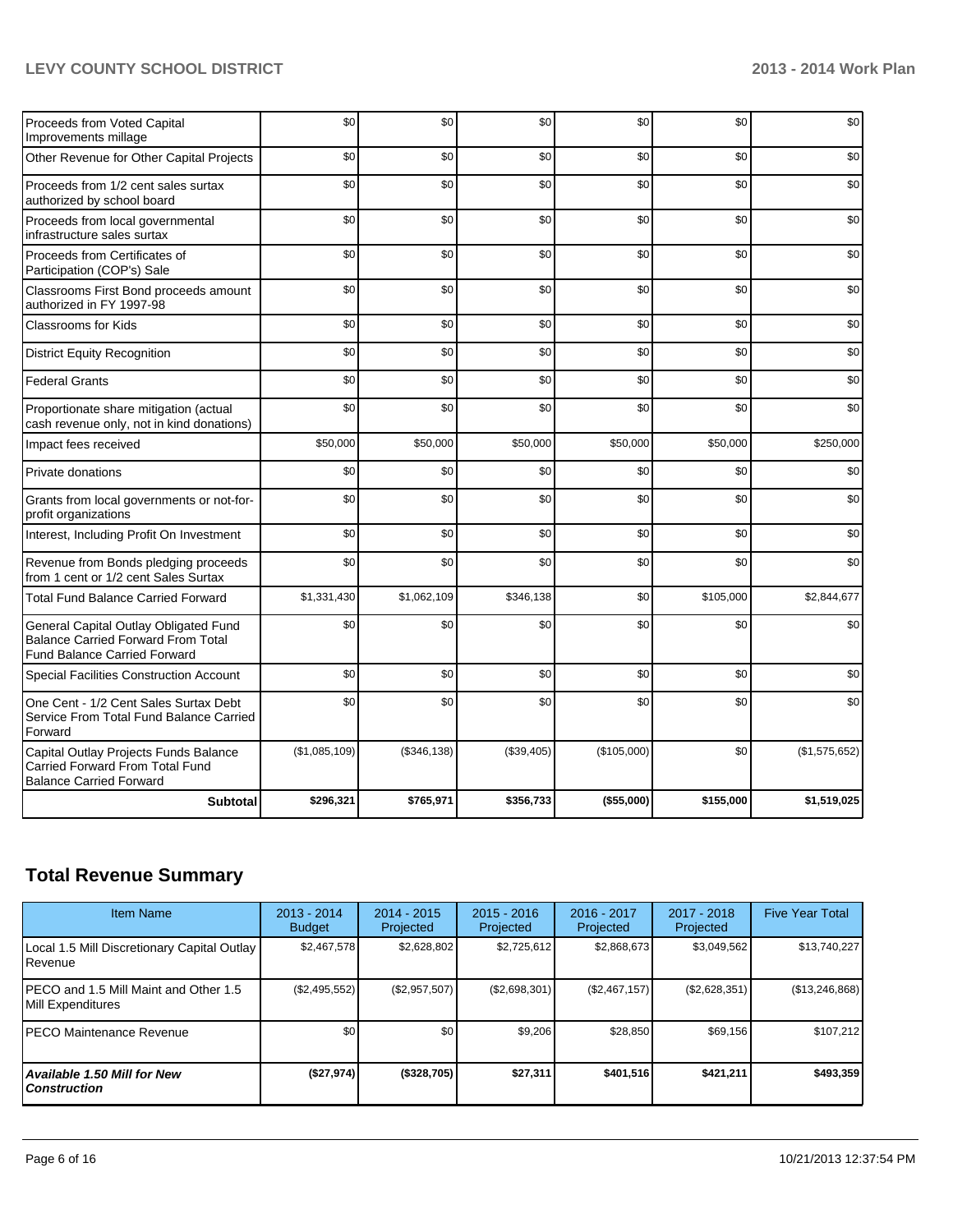| <b>Item Name</b>                 | $2013 - 2014$<br><b>Budget</b> | $2014 - 2015$<br>Projected | $2015 - 2016$<br>Projected | $2016 - 2017$<br>Projected | 2017 - 2018<br>Projected | <b>Five Year Total</b> |
|----------------------------------|--------------------------------|----------------------------|----------------------------|----------------------------|--------------------------|------------------------|
| CO & DS Revenue                  | \$32,197                       | \$32,197                   | \$32,197                   | \$32,197                   | \$32,197                 | \$160,985              |
| PECO New Construction Revenue    | \$0                            | \$0                        | \$0                        | \$0                        | \$0                      | \$0                    |
| Other/Additional Revenue         | \$296,321                      | \$765,971                  | \$356.733                  | (\$55,000)                 | \$155,000                | \$1,519,025            |
| <b>Total Additional Revenuel</b> | \$328,518                      | \$798,168                  | \$388,930                  | ( \$22, 803)               | \$187,197                | \$1,680,010            |
| <b>Total Available Revenue</b>   | \$300.544                      | \$469,463                  | \$416,241                  | \$378.713                  | \$608,408                | \$2,173,369            |

# **Project Schedules**

#### **Capacity Project Schedules**

A schedule of capital outlay projects necessary to ensure the availability of satisfactory classrooms for the projected student enrollment in K-12 programs.

| <b>Project Description</b>          | Location                  |                  | $2013 - 2014$ | $2014 - 2015$ | $2015 - 2016$ | 2016 - 2017     | 2017 - 2018 | Total           | Funded |
|-------------------------------------|---------------------------|------------------|---------------|---------------|---------------|-----------------|-------------|-----------------|--------|
| New Williston Middle<br>High School | Location not<br>specified | Planned<br>Cost: | \$0 I         | \$13,000,000  | \$13,000,000  | \$13,000,000    | \$0         | \$39,000,000 No |        |
|                                     | <b>Student Stations:</b>  |                  | υı            |               |               | 1,125           |             | 1,125           |        |
|                                     | Total Classrooms: I       |                  |               |               |               | 50 <sub>1</sub> |             | 50              |        |
|                                     |                           | Gross Sq Ft:     | υ             |               |               | 183,662         |             | 183,662         |        |

| <b>Planned Cost:</b>     | \$0 |   | $$13,000,000$ $$13,000,000$ | \$13,000,000    | \$0 | \$39,000,000 |
|--------------------------|-----|---|-----------------------------|-----------------|-----|--------------|
| <b>Student Stations:</b> |     | υ |                             | 1,125           |     | 1,125        |
| <b>Total Classrooms:</b> |     | 0 |                             | 50 <sub>1</sub> |     | 50           |
| Gross Sq Ft:             |     | 0 |                             | 183,662         |     | 183,662      |

#### **Other Project Schedules**

Major renovations, remodeling, and additions of capital outlay projects that do not add capacity to schools.

| <b>Project Description</b>                                             | Location                                                  | $2013 - 2014$<br>Actual Budget | $2014 - 2015$<br>Projected | $2015 - 2016$<br>Projected | 2016 - 2017<br>Projected | 2017 - 2018<br>Projected | Total       | Funded |
|------------------------------------------------------------------------|-----------------------------------------------------------|--------------------------------|----------------------------|----------------------------|--------------------------|--------------------------|-------------|--------|
| <b>Build Physical Education</b><br>covered play area and PE<br>Storage | <b>JOYCE M BULLOCK</b><br><b>ELEMENTARY</b>               | \$30,000                       | \$0 <sub>l</sub>           | \$0                        | \$0                      | \$0                      | \$30,000 No |        |
| Male and Female Student<br>Toilets                                     | <b>WILLISTON</b><br><b>ELEMENTARY</b>                     | \$71,335                       | \$0 <sub>0</sub>           | \$0 <sub>0</sub>           | \$0                      | \$0                      | \$71,335 No |        |
| Build Bus Wash Area for<br>District Transportation<br>Department       | <b>DISTRICT</b><br><b>ADMINISTRATIVE</b><br><b>OFFICE</b> | \$80,000                       | \$0                        | \$0                        | \$0                      | \$0                      | \$80,000 No |        |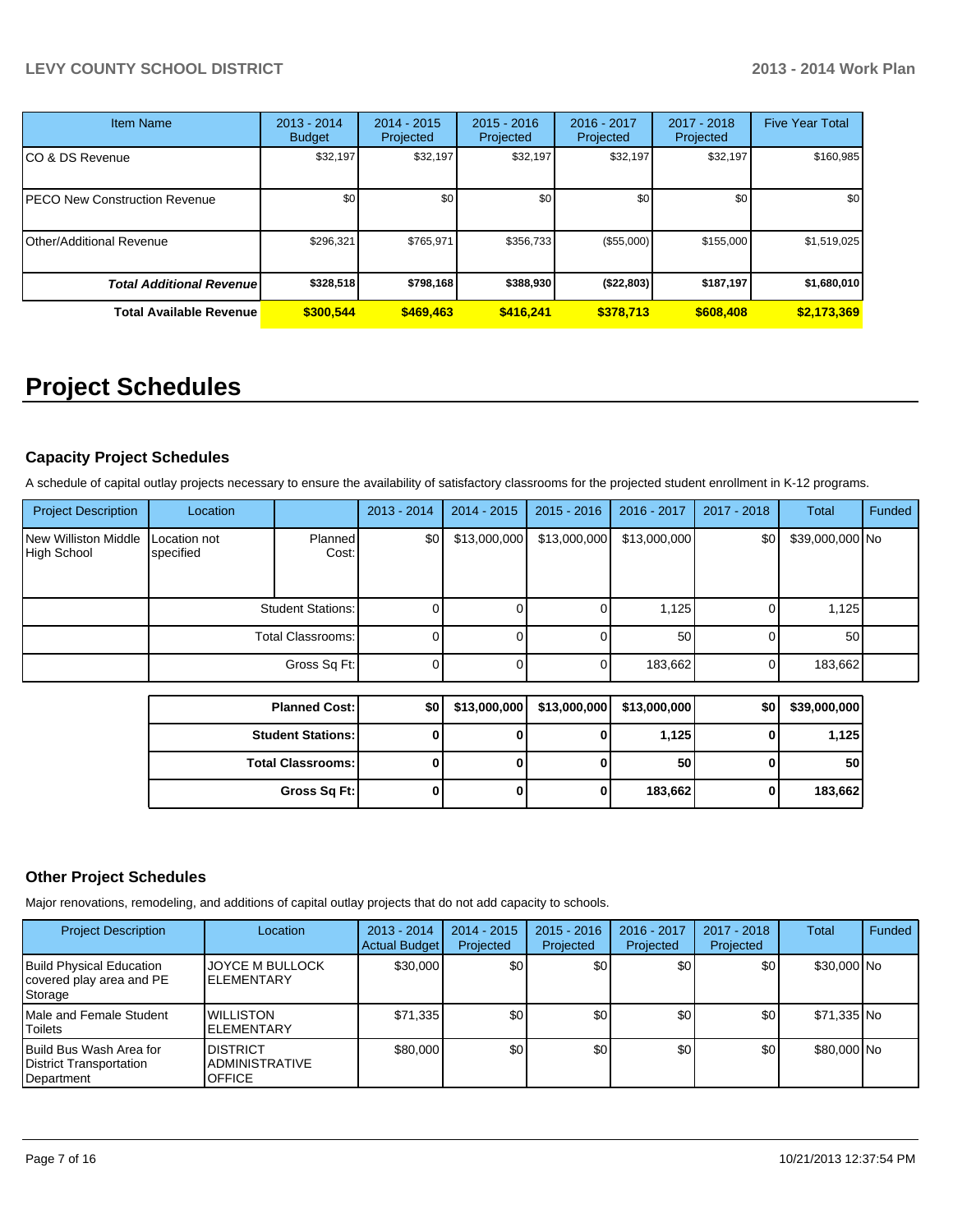#### **LEVY COUNTY SCHOOL DISTRICT 2013 - 2014 Work Plan**

| Remodel Building #10 - Media<br>Center (Survey Rec)     | <b>ICEDAR KEY SENIOR</b><br>IHIGH                         | \$238,004   | \$0       | \$0       | \$0       | \$0       | \$238,004 No    |                      |
|---------------------------------------------------------|-----------------------------------------------------------|-------------|-----------|-----------|-----------|-----------|-----------------|----------------------|
| Remodel Building #1 for<br>Classroom Space (Survey Rec) | <b>CHIEFLAND MIDDLE</b>                                   | \$0         | \$0       | \$0       | \$0       | \$0       |                 | \$0 <sup>l</sup> Yes |
| Build 1(one) Unit of General<br><b>School Space</b>     | <b>CHIEFLAND MIDDLE</b>                                   | \$230,003   | \$200,000 | \$555,422 | \$0       | \$0       | \$985,425 No    |                      |
| Renovate Building #8 -<br>Gymnasium                     | <b>ICHIEFLAND SENIOR</b><br>IHIGH                         | \$1,143,567 | \$0       | \$0       | \$0       | \$0       | \$1,143,567 No  |                      |
| <b>Build Additional Unit of School</b><br>Bus Work Bay  | <b>DISTRICT</b><br><b>ADMINISTRATIVE</b><br><b>OFFICE</b> | \$300,000   | \$0       | \$0       | \$0       | \$0       | \$300,000 No    |                      |
| New Cafeteria                                           | <b>I</b> CHIEFLAND SENIOR<br><b>I</b> HIGH                | \$300,544   | \$469,463 | \$416,241 | \$378,713 | \$608,408 | \$2,173,369 Yes |                      |
|                                                         |                                                           | \$2,393,453 | \$669,463 | \$971,663 | \$378,713 | \$608,408 | \$5,021,700     |                      |

#### **Additional Project Schedules**

Any projects that are not identified in the last approved educational plant survey.

Nothing reported for this section.

#### **Non Funded Growth Management Project Schedules**

Schedule indicating which projects, due to planned development, that CANNOT be funded from current revenues projected over the next five years.

Nothing reported for this section.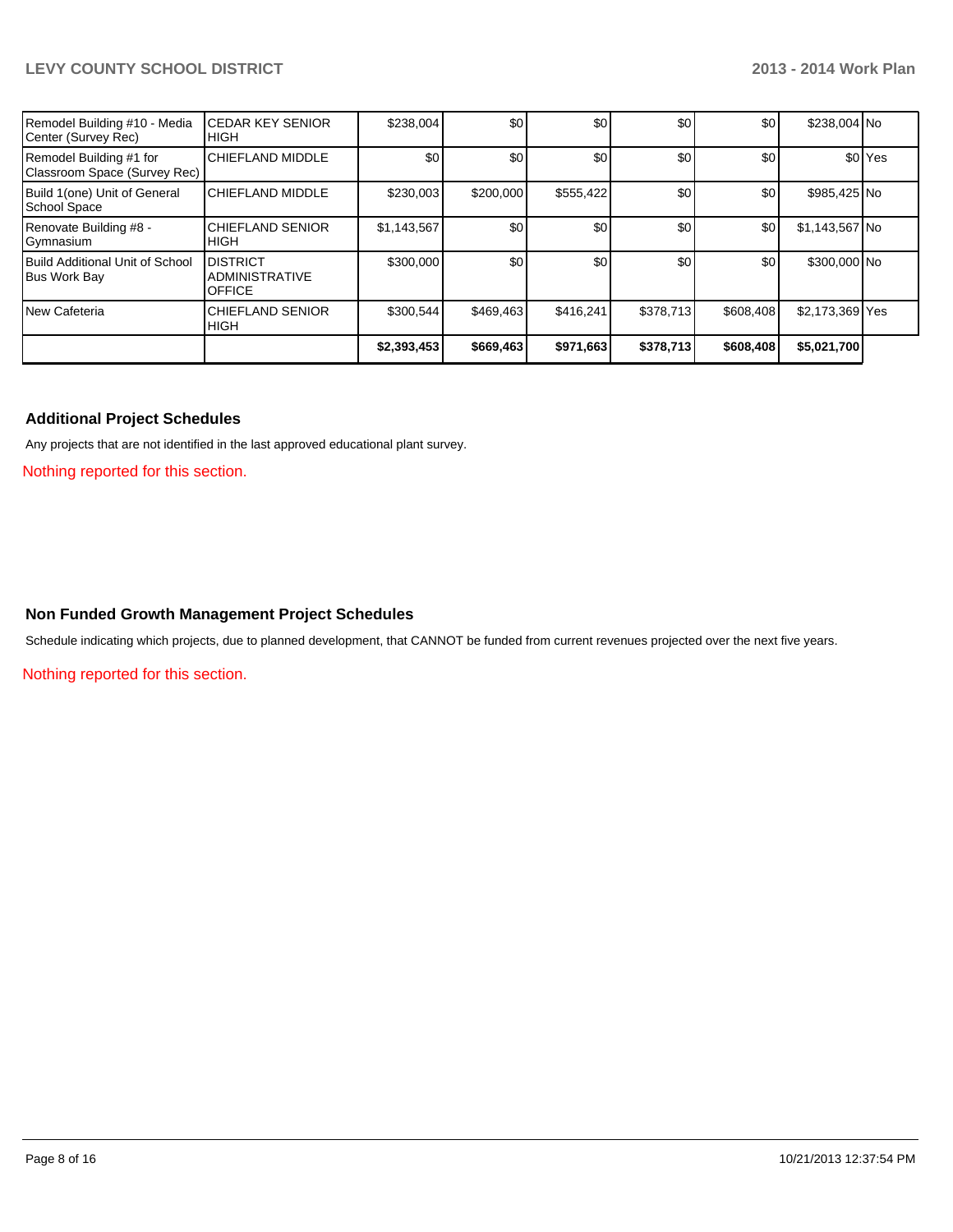#### **Capacity Tracking**

| Location                               | $2013 -$<br><b>2014 Satis.</b><br>Stu. Sta. | Actual<br>$2013 -$<br><b>2014 FISH</b><br>Capacity | Actual<br>$2012 -$<br>2013<br><b>COFTE</b> | # Class<br><b>Rooms</b> | Actual<br>Average<br>$2013 -$<br>2014 Class<br><b>Size</b> | Actual<br>$2013 -$<br>2014<br><b>Utilization</b> | <b>New</b><br>Stu.<br>Capacity | <b>New</b><br>Rooms to<br>be<br>Added/Re<br>moved | Projected<br>$2017 -$<br>2018<br><b>COFTE</b> | Projected<br>$2017 -$<br>2018<br><b>Utilization</b> | Projected<br>$2017 -$<br>2018 Class<br><b>Size</b> |
|----------------------------------------|---------------------------------------------|----------------------------------------------------|--------------------------------------------|-------------------------|------------------------------------------------------------|--------------------------------------------------|--------------------------------|---------------------------------------------------|-----------------------------------------------|-----------------------------------------------------|----------------------------------------------------|
| <b>BRONSON SENIOR</b><br>HIGH (OLD)    | 459                                         | 459                                                | 155                                        | 21                      |                                                            | 34.00 %                                          | $\Omega$                       | $\Omega$                                          | 151                                           | 33.00 %                                             | $\overline{7}$                                     |
| <b>CEDAR KEY SENIOR</b><br><b>HIGH</b> | 489                                         | 440                                                | 224                                        | 23                      | 10 <sup>1</sup>                                            | 51.00 %                                          | $\Omega$                       | $\Omega$                                          | 216                                           | 49.00 %                                             | 9                                                  |
| <b>CHIEFLAND SENIOR</b><br><b>HIGH</b> | 739                                         | 591                                                | 463                                        | 30                      | 15                                                         | 78.00 %                                          | $\Omega$                       | $\Omega$                                          | 450                                           | 76.00 %                                             | 15                                                 |
| CHIEFLAND MIDDLE                       | 607                                         | 546                                                | 334                                        | 26                      | 13                                                         | 61.00 %                                          | $\Omega$                       | $\Omega$                                          | 325                                           | 60.00 %                                             | 13                                                 |
| <b>WILLISTON SENIOR</b><br><b>HIGH</b> | 916                                         | 778                                                | 564                                        | 38                      | 15                                                         | 73.00 %                                          | $\Omega$                       | $\Omega$                                          | 549                                           | 71.00 %                                             | 14                                                 |
| JOYCE M BULLOCK<br><b>ELEMENTARY</b>   | 712                                         | 712                                                | 563                                        | 40                      | 14                                                         | 79.00 %                                          | $\Omega$                       | $\Omega$                                          | 547                                           | 77.00 %                                             | 14                                                 |
| <b>WILLISTON MIDDLE</b>                | 693                                         | 623                                                | 436                                        | 30                      | 15                                                         | 70.00 %                                          | $\Omega$                       | $\Omega$                                          | 424                                           | 68.00 %                                             | 14                                                 |
| YANKEETOWN SCHOOL                      | 380                                         | 342                                                | 211                                        | 18                      | 12                                                         | 62.00 %                                          | $\overline{0}$                 | $\Omega$                                          | 205                                           | 60.00 %                                             | 11                                                 |
| <b>WILLISTON</b><br><b>ELEMENTARY</b>  | 658                                         | 658                                                | 443                                        | 33                      | 13                                                         | 67.00 %                                          | 0                              | $\Omega$                                          | 431                                           | 66.00 %                                             | 13                                                 |
| <b>CHIEFLAND</b><br><b>ELEMENTARY</b>  | 883                                         | 883                                                | 806                                        | 49                      | 16 <sup>1</sup>                                            | 91.00 %                                          | $\Omega$                       | $\Omega$                                          | 782                                           | 89.00 %                                             | 16                                                 |
| <b>BRONSON</b><br><b>ELEMENTARY</b>    | 746                                         | 746                                                | 529                                        | 41                      | 13                                                         | 71.00 %                                          | $\Omega$                       | $\Omega$                                          | 514                                           | 69.00 %                                             | 13                                                 |
| <b>BRONSON SENIOR</b><br>HIGH (NEW)    | 705                                         | 634                                                | 530                                        | 32                      | 17                                                         | 84.00 %                                          | $\Omega$                       | $\Omega$                                          | 515                                           | 81.00%                                              | 16                                                 |
|                                        | 7,987                                       | 7,412                                              | 5,256                                      | 381                     | 14                                                         | 70.92 %                                          | 0                              | $\mathbf{0}$                                      | 5,109                                         | 68.93%                                              | 13                                                 |
|                                        |                                             |                                                    |                                            |                         |                                                            |                                                  |                                |                                                   |                                               |                                                     |                                                    |

The COFTE Projected Total (5,109) for 2017 - 2018 must match the Official Forecasted COFTE Total (5,109 ) for 2017 - 2018 before this section can be completed. In the event that the COFTE Projected Total does not match the Official forecasted COFTE, then the Balanced Projected COFTE Table should be used to balance COFTE.

| Projected COFTE for 2017 - 2018 |       |  |  |  |  |  |
|---------------------------------|-------|--|--|--|--|--|
| Elementary (PK-3)               | 1,744 |  |  |  |  |  |
| Middle (4-8)                    | 2,111 |  |  |  |  |  |
| High (9-12)                     | 1,254 |  |  |  |  |  |
|                                 | 5,109 |  |  |  |  |  |

| <b>Grade Level Type</b> | <b>Balanced Projected</b><br>COFTE for 2017 - 2018 |
|-------------------------|----------------------------------------------------|
| Elementary (PK-3)       |                                                    |
| Middle (4-8)            |                                                    |
| High (9-12)             |                                                    |
|                         | 5.109                                              |

#### **Relocatable Replacement**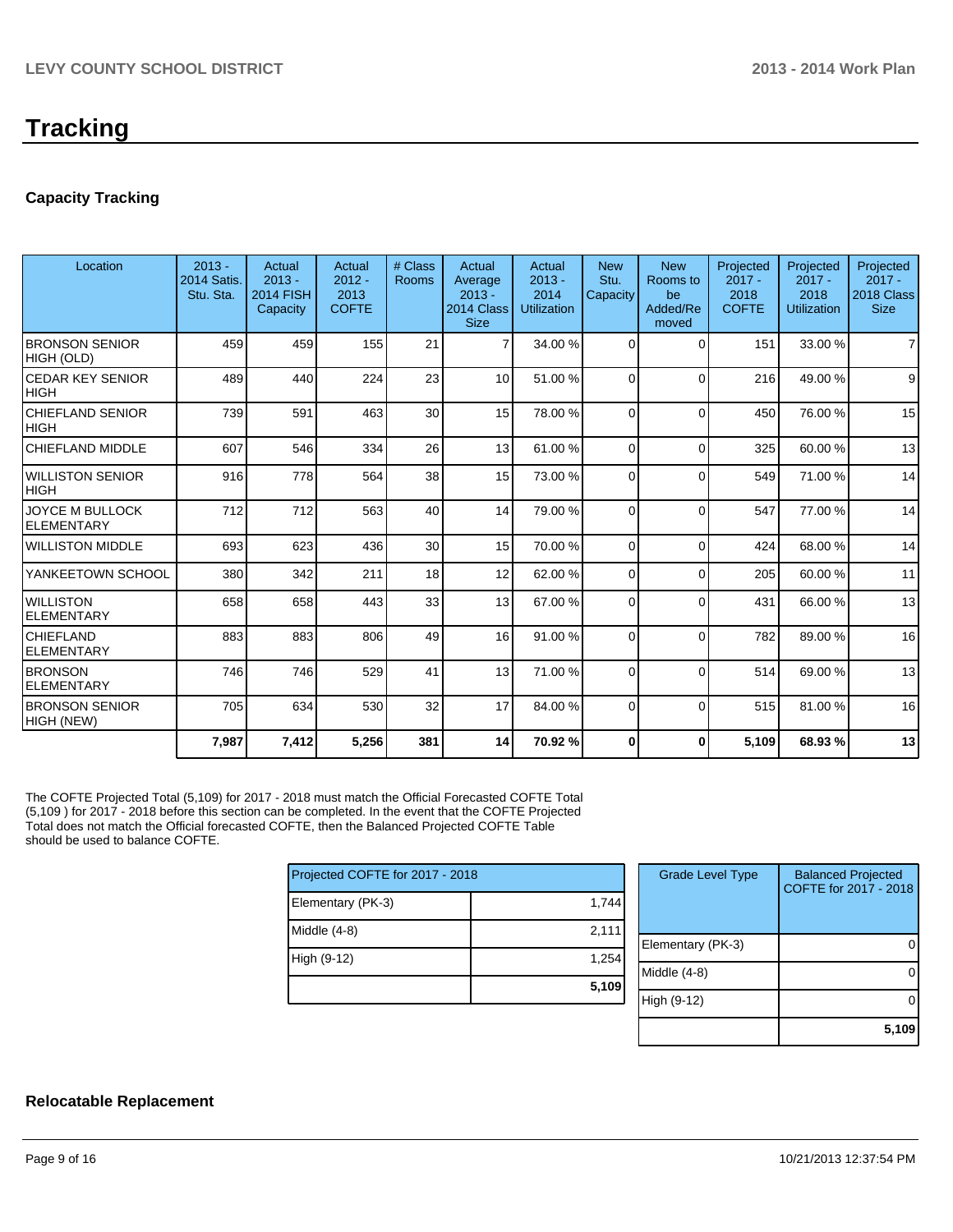Number of relocatable classrooms clearly identified and scheduled for replacement in the school board adopted financially feasible 5-year district work program.

| Location                                 |  |  | 2013 - 2014   2014 - 2015   2015 - 2016   2016 - 2017   2017 - 2018   Year 5 Total |
|------------------------------------------|--|--|------------------------------------------------------------------------------------|
| <b>WILLISTON MIDDLE</b>                  |  |  |                                                                                    |
| <b>Total Relocatable Replacements: I</b> |  |  |                                                                                    |

#### **Charter Schools Tracking**

Information regarding the use of charter schools.

| Location-Type                                 | # Relocatable<br>units or<br>permanent<br>classrooms | Owner          | Year Started or I<br>Scheduled | Student<br><b>Stations</b> | <b>Students</b><br>Enrolled | Years in<br>Contract | <b>Total Charter</b><br><b>Students</b><br>projected for<br>2017 - 2018 |
|-----------------------------------------------|------------------------------------------------------|----------------|--------------------------------|----------------------------|-----------------------------|----------------------|-------------------------------------------------------------------------|
| Whispering Winds Charter School               |                                                      | 14 COMBINATION | 1999                           | 101                        | 132                         | 13 <sub>1</sub>      | 120                                                                     |
| Nature Coast Charter Middle<br><b>S</b> chool |                                                      | 5 PRIVATE      | 2006                           | 88                         | 70                          | 15 <sub>l</sub>      | 120                                                                     |
|                                               | 19                                                   |                |                                | 189                        | <b>2021</b>                 |                      | 240                                                                     |

#### **Special Purpose Classrooms Tracking**

The number of classrooms that will be used for certain special purposes in the current year, by facility and type of classroom, that the district will, 1), not use for educational purposes, and 2), the co-teaching classrooms that are not open plan classrooms and will be used for educational purposes.

| School                                 | <b>School Type</b> | # of Elementary<br>K-3 Classrooms I | # of Middle 4-8<br><b>Classrooms</b> | # of High $9-12$<br><b>Classrooms</b> | # of $ESE$<br><b>Classrooms</b> | # of Combo<br>Classrooms | Total<br>Classrooms |
|----------------------------------------|--------------------|-------------------------------------|--------------------------------------|---------------------------------------|---------------------------------|--------------------------|---------------------|
| <b>Total Educational Classrooms: I</b> |                    |                                     |                                      |                                       |                                 |                          |                     |
| School                                 | <b>School Type</b> | # of Elementary<br>K-3 Classrooms I | # of Middle 4-8<br><b>Classrooms</b> | # of High $9-12$<br>Classrooms        | # of $ESE$<br><b>Classrooms</b> | # of Combo<br>Classrooms | Total<br>Classrooms |
| <b>Total Co-Teaching Classrooms:</b>   |                    |                                     |                                      |                                       |                                 |                          | 01                  |

#### **Infrastructure Tracking**

**Necessary offsite infrastructure requirements resulting from expansions or new schools. This section should include infrastructure information related to capacity project schedules and other project schedules (Section 4).**

Sewer, Water, Natural Gas, Electric connections for proposed New Williston Middle/High School

**Proposed location of planned facilities, whether those locations are consistent with the comprehensive plans of all affected local governments, and recommendations for infrastructure and other improvements to land adjacent to existing facilities. Provisions of 1013.33(12), (13) and (14) and 1013.36 must be addressed for new facilities planned within the 1st three years of the plan (Section 5).**

CR121 South Approximately .5 mile east of HWY 41

**Consistent with Comp Plan?** Yes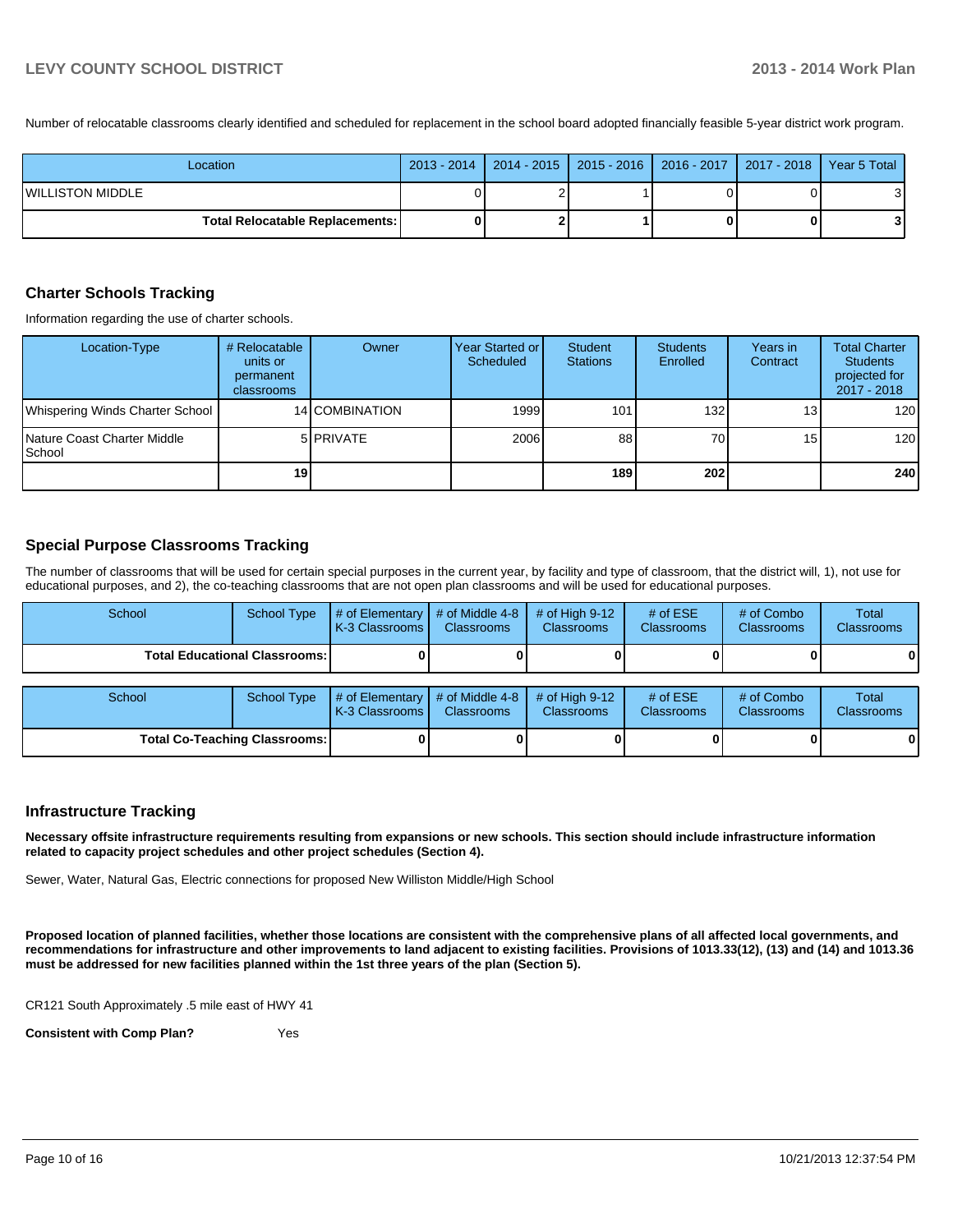#### **Net New Classrooms**

The number of classrooms, by grade level and type of construction, that were added during the last fiscal year.

| List the net new classrooms added in the 2012 - 2013 fiscal year.                                                                                       |                               |                            |                                |                        | List the net new classrooms to be added in the 2013 - 2014 fiscal<br>Ivear. |                            |                                |                        |  |
|---------------------------------------------------------------------------------------------------------------------------------------------------------|-------------------------------|----------------------------|--------------------------------|------------------------|-----------------------------------------------------------------------------|----------------------------|--------------------------------|------------------------|--|
| "Classrooms" is defined as capacity carrying classrooms that are added to increase<br>capacity to enable the district to meet the Class Size Amendment. |                               |                            |                                |                        | Totals for fiscal year 2013 - 2014 should match totals in Section 15A.      |                            |                                |                        |  |
| Location                                                                                                                                                | $2012 - 2013 \#$<br>Permanent | $2012 - 2013$ #<br>Modular | $2012 - 2013$ #<br>Relocatable | $2012 - 2013$<br>Total | $2013 - 2014$ #<br>Permanent                                                | $2013 - 2014$ #<br>Modular | $2013 - 2014$ #<br>Relocatable | $2013 - 2014$<br>Total |  |
| Elementary (PK-3)                                                                                                                                       |                               |                            |                                |                        |                                                                             |                            |                                | 0                      |  |
| Middle (4-8)                                                                                                                                            |                               |                            |                                |                        |                                                                             |                            |                                | 0                      |  |
| High (9-12)                                                                                                                                             |                               |                            |                                |                        |                                                                             |                            |                                | $\Omega$               |  |
|                                                                                                                                                         |                               |                            |                                |                        |                                                                             |                            |                                | 0                      |  |

#### **Relocatable Student Stations**

Number of students that will be educated in relocatable units, by school, in the current year, and the projected number of students for each of the years in the workplan.

| <b>Site</b>                                       | 2013 - 2014 | 2014 - 2015 | $2015 - 2016$ | 2016 - 2017 | 2017 - 2018 | 5 Year Average  |
|---------------------------------------------------|-------------|-------------|---------------|-------------|-------------|-----------------|
| BRONSON SENIOR HIGH (NEW)                         | 89          |             | 0             |             |             | 18 <sup>l</sup> |
| BRONSON SENIOR HIGH (OLD)                         | 0           | 0           | 0             | 0           | $\Omega$    | 0               |
| <b>CEDAR KEY SENIOR HIGH</b>                      | 149         | 0           | 0             | C           | 0           | 30              |
| İCHIEFLAND SENIOR HIGH                            | 25          | 0           | 0             | 0           | 0           | 5               |
| CHIEFLAND MIDDLE                                  | 91          | 0           | 0             | $\Omega$    | $\Omega$    | 18              |
| <b>IWILLISTON SENIOR HIGH</b>                     | 0           | O           | 0             |             | $\Omega$    | 0               |
| JOYCE M BULLOCK ELEMENTARY                        | 100         | 0           | 0             | ſ           | 0           | 20              |
| WILLISTON MIDDLE                                  | 131         | 20          | 0             | 0           | $\Omega$    | 30              |
| YANKEETOWN SCHOOL                                 | 18          | 0           | 0             | 0           | $\Omega$    |                 |
| <b>WILLISTON ELEMENTARY</b>                       | 44          | 0           | 0             | ∩           | $\Omega$    | 9               |
| <b>CHIEFLAND ELEMENTARY</b>                       | 59          | O           | 0             | ∩           | $\Omega$    | 12              |
| <b>BRONSON ELEMENTARY</b>                         | 92          | 0           | 0             | $\Omega$    | $\Omega$    | 18              |
| Totals for LEVY COUNTY SCHOOL DISTRICT            |             |             |               |             |             |                 |
| Total students in relocatables by year.           | 798         | 20          | 0             | 0           | $\bf{0}$    | 164             |
| Total number of COFTE students projected by year. | 5,177       | 5,157       | 5,163         | 5,128       | 5,109       | 5,147           |
| Percent in relocatables by year.                  | 15 %        | 0%          | 0%            | 0%          | $0\%$       | 3%              |

#### **Leased Facilities Tracking**

Exising leased facilities and plans for the acquisition of leased facilities, including the number of classrooms and student stations, as reported in the educational plant survey, that are planned in that location at the end of the five year workplan.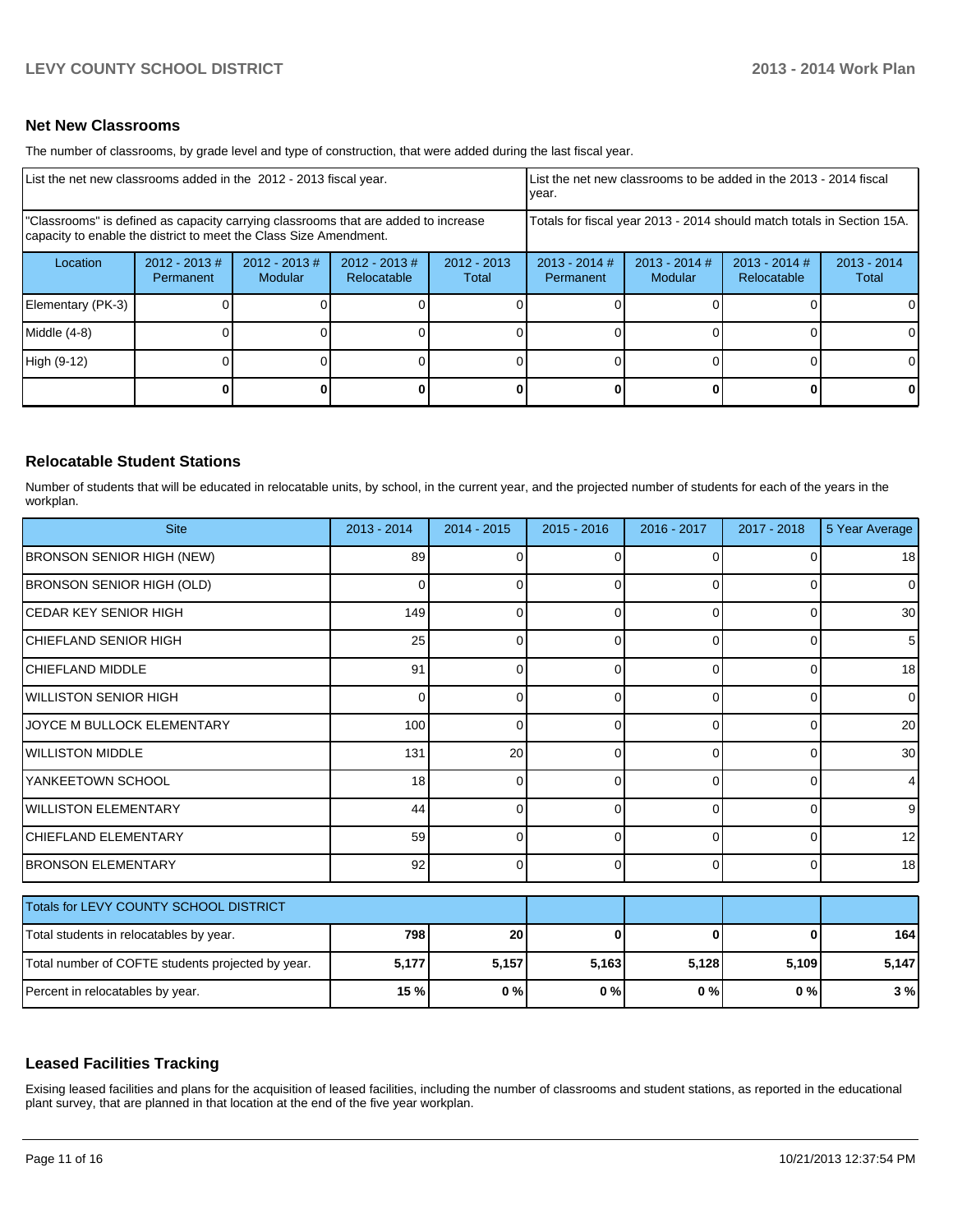#### **LEVY COUNTY SCHOOL DISTRICT 2013 - 2014 Work Plan**

| Location                         | # of Leased<br>Classrooms 2013 -<br>2014 | <b>FISH Student</b><br><b>Stations</b> | Owner | # of Leased<br>Classrooms 2017 -<br>2018 | <b>FISH Student</b><br><b>Stations</b> |
|----------------------------------|------------------------------------------|----------------------------------------|-------|------------------------------------------|----------------------------------------|
| <b>BRONSON SENIOR HIGH (OLD)</b> | 0                                        |                                        |       | 0                                        | 01                                     |
| <b>CEDAR KEY SENIOR HIGH</b>     | $\Omega$                                 |                                        |       | ŋ                                        | οI                                     |
| CHIEFLAND SENIOR HIGH            | 0                                        | 0                                      |       | 0                                        | $\overline{0}$                         |
| CHIEFLAND MIDDLE                 | $\Omega$                                 | U                                      |       | $\Omega$                                 | $\overline{0}$                         |
| WILLISTON SENIOR HIGH            | 0                                        |                                        |       | 0                                        | $\overline{0}$                         |
| JOYCE M BULLOCK ELEMENTARY       | 0                                        |                                        |       | 0                                        | $\overline{0}$                         |
| <b>WILLISTON MIDDLE</b>          | 0                                        |                                        |       | 0                                        | $\overline{0}$                         |
| YANKEETOWN SCHOOL                | 0                                        | O                                      |       | ∩                                        | $\overline{0}$                         |
| <b>WILLISTON ELEMENTARY</b>      | 0                                        |                                        |       | C                                        | 01                                     |
| CHIEFLAND ELEMENTARY             | 0                                        |                                        |       | 0                                        | 01                                     |
| <b>BRONSON ELEMENTARY</b>        | 0                                        |                                        |       | C                                        | 0                                      |
| <b>BRONSON SENIOR HIGH (NEW)</b> | 0                                        | O                                      |       | $\Omega$                                 | 0                                      |
|                                  | 0                                        |                                        |       | O                                        |                                        |

#### **Failed Standard Relocatable Tracking**

Relocatable units currently reported by school, from FISH, and the number of relocatable units identified as 'Failed Standards'.

Nothing reported for this section.

## **Planning**

#### **Class Size Reduction Planning**

**Plans approved by the school board that reduce the need for permanent student stations such as acceptable school capacity levels, redistricting, busing, year-round schools, charter schools, magnet schools, public-private partnerships, multitrack scheduling, grade level organization, block scheduling, or other alternatives.**

The School Board of Levy County has implemented block scheduling for the 2008-2009 school year at Chiefland Middle School and Williston Middle School. In addition, Chiefland High School and Williston High School have implemented a 5 period teacher day, which will allow floating teachers as well as free up additional classrooms during the student day.

#### **School Closure Planning**

**Plans for the closure of any school, including plans for disposition of the facility or usage of facility space, and anticipated revenues.**

Pending funding and construction of a new Williston Middle/High School, Williston Middle School and Williston High Schools will be closed and students move to the new school.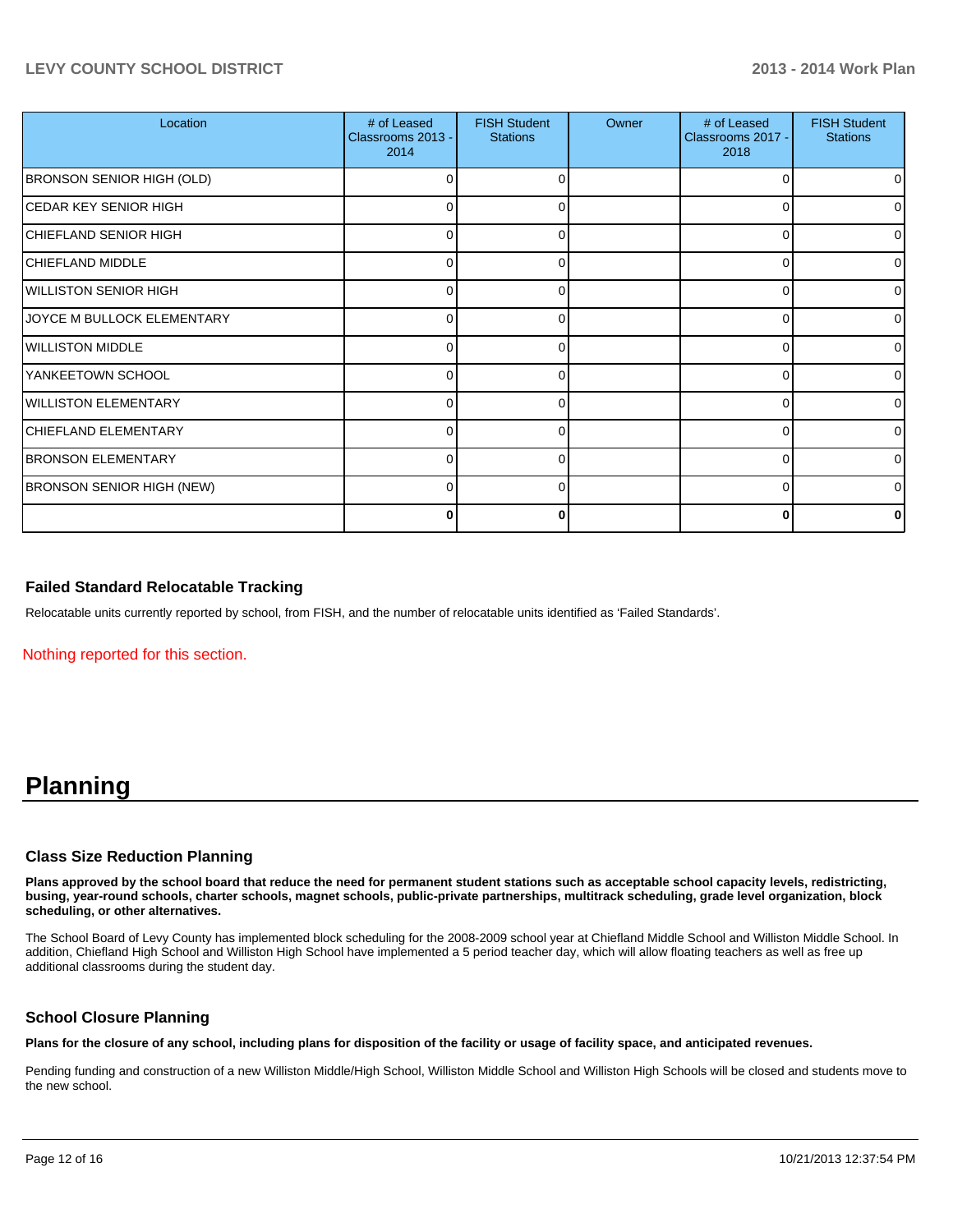Five Year Survey - Ten Year Capacity **10/21/2013** LEVY COUNTY SCHOOL DISTRICT

**Schedule of capital outlay projects projected to ensure the availability of satisfactory student stations for the projected student enrollment in K - 12 programs for the future 5 years beyond the 5-year district facilities work program.**

No items meet the criteria.

Five Year Survey - Ten Year Infrastructure **10/21/2013** LEVY COUNTY SCHOOL DISTRICT

**Proposed Location of Planned New, Remodeled, or New Additions to Facilities in 6 thru 10 out years (Section 28).**

#### No items meet the criteria.

**Plans for closure of any school, including plans for disposition of the facility or usage of facility space, and anticipated revenues in the 6 thru 10 out years (Section 29).**

No items meet the criteria.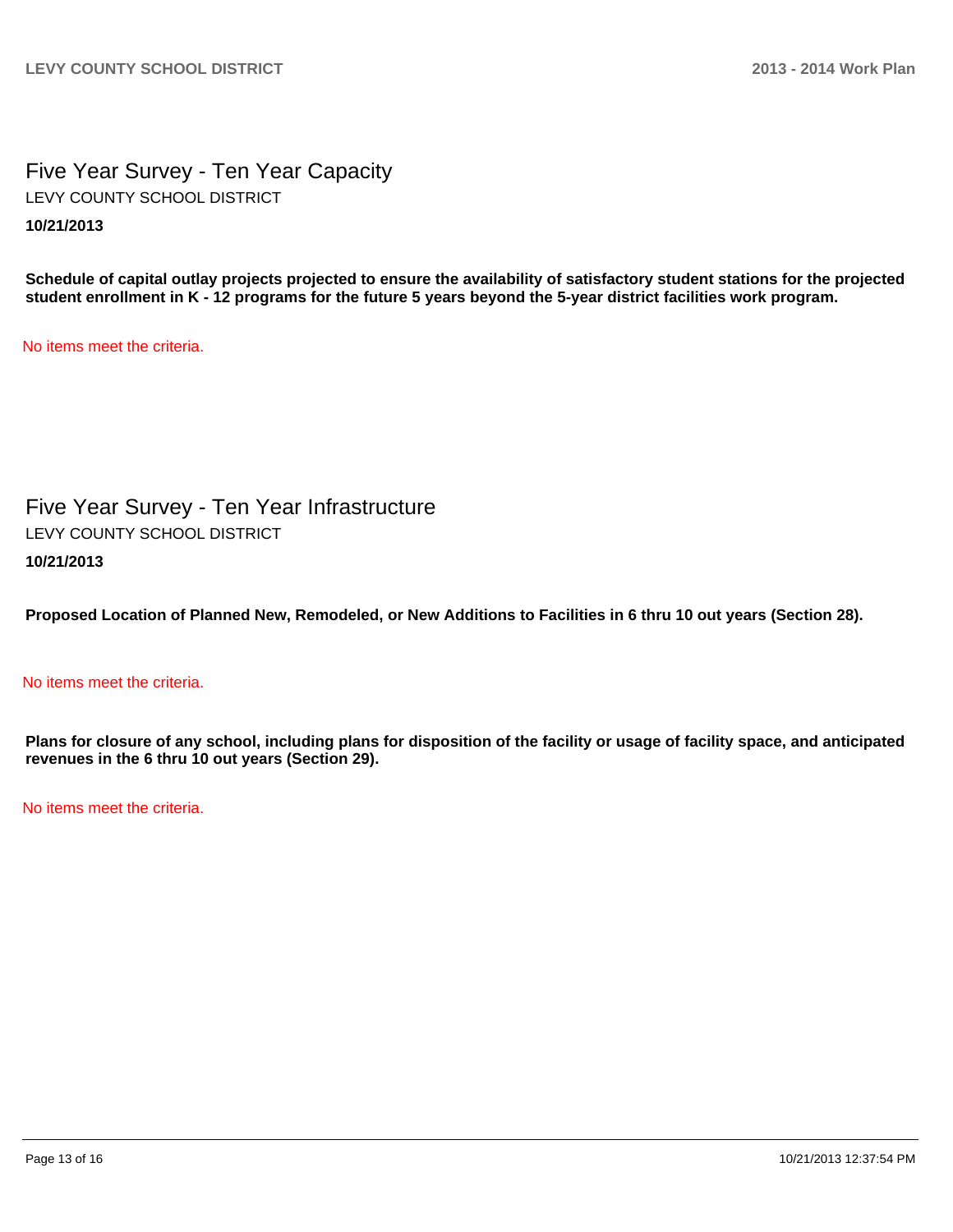### Five Year Survey - Ten Year Maintenance **10/21/2013** LEVY COUNTY SCHOOL DISTRICT

**District projects and locations regarding the projected need for major renovation, repair, and maintenance projects within the district in years 6 - 10 beyond the projects plans detailed in the five years covered by the work plan.**

No items match the criteria.

# Five Year Survey - Ten Year Utilization

LEVY COUNTY SCHOOL DISTRICT

**10/21/2013**

**Schedule of planned capital outlay projects identifying the standard grade groupings, capacities, and planned utilization rates of future educational facilities of the district for both permanent and relocatable facilities.**

| <b>Grade Level</b><br>Projections | <b>FISH Student</b><br><b>Stations</b> | <b>Actual FISH</b><br>Capacity | Actual<br><b>COFTE</b> | Actual<br><b>Utilization</b> | Actual new<br><b>Student</b><br>Capacity to be<br>added/remove | Projected<br><b>COFTE</b> | Projected<br><b>Utilization</b> |
|-----------------------------------|----------------------------------------|--------------------------------|------------------------|------------------------------|----------------------------------------------------------------|---------------------------|---------------------------------|
| Elementary -<br>District Totals   | 3,039                                  | 3,039                          | 2,316.62               | 76.23 %                      |                                                                |                           | 0.00%                           |
| Middle - District<br>Totals       | 2,956                                  | 2,659                          | 1,749.21               | 65.78 %                      |                                                                |                           | 0.00%                           |
| High - District<br>Totals         | 1,680                                  | 1,389                          | 1,098.50               | 79.09 %                      |                                                                |                           | 0.00%                           |
| Other - ESE, etc                  | 491                                    | 491                            | 121.07                 | 24.66 %                      |                                                                |                           | 0.00%                           |
|                                   | 8,166                                  | 7,578                          | 5,285.40               | 69.75 %                      |                                                                |                           | 0.00%                           |

**Combination schools are included with the middle schools for student stations, capacity, COFTE and utilization purposes because these facilities all have a 90% utilization factor. Use this space to explain or define the grade groupings for combination schools.**

No comments to report.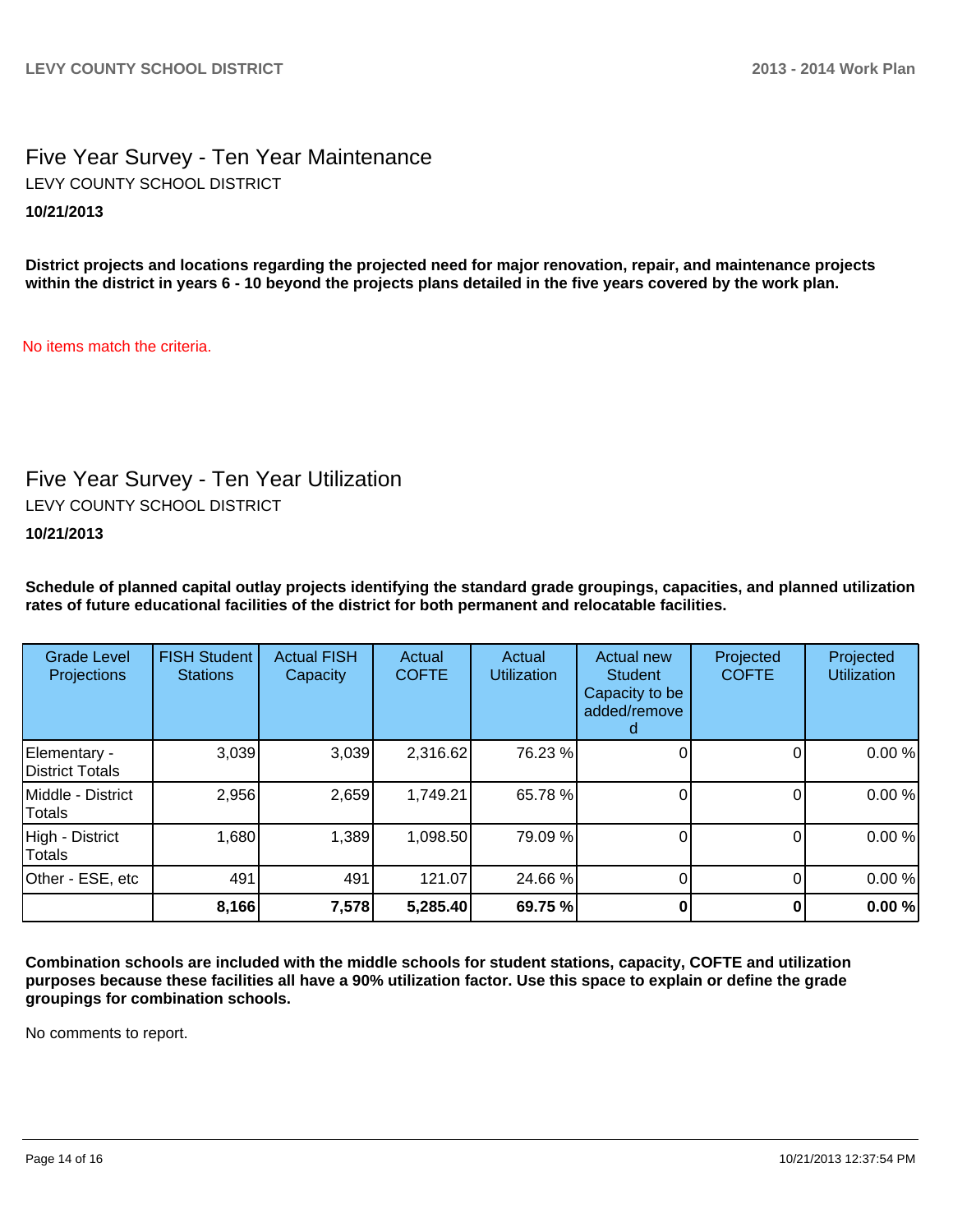### Five Year Survey - Twenty Year Capacity **10/21/2013** LEVY COUNTY SCHOOL DISTRICT

**Schedule of capital outlay projects projected to ensure the availability of satisfactory student stations for the projected student enrollment in K - 12 programs for the future 11 - 20 years beyond the 5-year district facilities work program.**

No items match the criteria.

### Five Year Survey - Twenty Year Infrastructure LEVY COUNTY SCHOOL DISTRICT

**10/21/2013**

**Proposed Location of Planned New, Remodeled, or New Additions to Facilities in the 11 through 20 out years (Section 28).**

No items meet the criteria.

**Plans for closure of any school, including plans for disposition of the facility or usage of facility space, and anticipated revenues in the 11 through 20 out years (Section 29).**

No items meet the criteria.